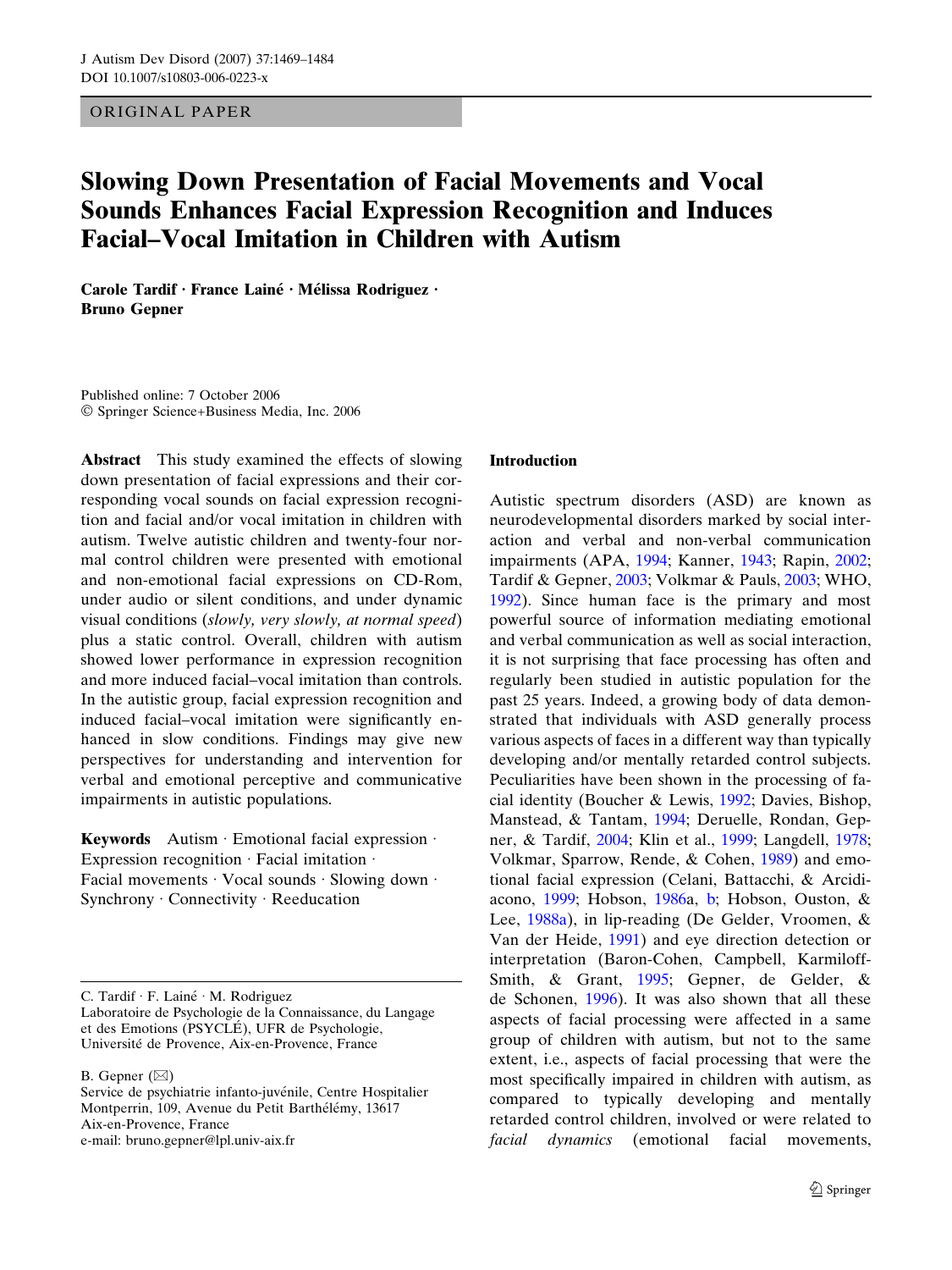movements of the lips, movements of the eyes), as well as to facial configuration and visuo-auditory association (Gepner et al., [1996](#page-12-0)).

A new line of research was then open through various paradigms, aimed at assessing directly visualmotion processing in ASD, both in physical and biological domains. In the domain of physical motion processing, it was first established that children with autism have a poor postural reactivity to visually perceived environmental movements (Gepner, Mestre, Masson, & de Schonen, [1995\)](#page-12-0). In a replication and extension study, it was confirmed that children with autism suffer postural hypo-reactivity to environmental motion, particularly when speed of movement is high, whereas children with Asperger syndrome (the mildest autistic spectrum disorder) are reacting normally, and even maybe overreacting, to the same kind of stimuli (Gepner & Mestre, [2002a](#page-12-0)). It was also shown that autistic children have severe difficulties when they have to compare velocities of two moving small squares on a computer screen, particularly for high motion velocities and complex trajectories (Gepner, [1997](#page-12-0)). Individuals with high functioning autism were also shown to be impaired in the perception of second order radial, translational and rotational direction of motion (Bertone, Mottron, Jelenic, & Faubert, [2003\)](#page-12-0). With a visuooculomotor paradigm, it was found that children with autism have higher motion coherence thresholds than normal control children (Spencer et al., [2000;](#page-14-0) Milne et al., [2002](#page-14-0)), particularly for high motion velocities (Mestre et al., [2002\)](#page-13-0), and that they have pursuit eye movement deficits (Takarae et al., [2004](#page-14-0); see also Milne, Swettenham, & Campbell, [2005](#page-14-0), for a review on motion perception in autism spectrum disorders).

In the domain of biological motion, a new paradigm, i.e., facial motion, was introduced in a pilot study by Gepner, Deruelle, and Grynfeltt ([2001\)](#page-12-0) aimed at questioning results of the literature on facial processing in autism. In this study, it was shown that children with autism perform as well as typically developing control children of the same developmental age in dynamic emotional and non-emotional facial expressions recognition tasks. Considering the generally poorer performance of individuals with autism compared to control subjects in facial processing, particularly but not only in the emotional domain (see above), results of Gepner et al. had been partly attributed to the fact that facial expressions were displayed dynamically and slowly on video. Moreover, this study revealed that while viewing the visual stimuli, children with autism exhibited induced facial imitation of these stimuli. However, several methodological bias or insufficiencies were observed in this study, e.g., there was no rigorous static control condition, facial expressions were displayed without sound, and induced facial imitation was not systematically measured. The present study therefore aimed at replicating, improving and extending Gepner et al. [\(2001](#page-12-0)) study.

Given these experimental results on motion perception in autism, as well as other convergent arguments coming from (i) family home movies, which reveal early signs of autism in sensory perception and sensorymotor integration (Sauvage, [1988](#page-14-0); Teitelbaum, Teitelbaum, Nye, Fryman, [1998](#page-14-0)), (ii) self-reports of adults with autism (Grandin, [1995;](#page-13-0) Williams, [1992](#page-15-0)) and (iii) adult neuropsychology (Zihl, Von Cramon, & Mai, [1983](#page-15-0)), the conclusion was then reached that at least some children with autism have a rapid visual-motion integration deficit (Gepner & Mestre, [2002b](#page-13-0)), that has also been named Motion mis-sight (Gepner, [2001](#page-12-0),  $2005$ ) and *E-Motion mis-sight* (Gepner, Lainé, & Tardif, [2005\)](#page-13-0). More precisely, the visual environmental world (whether physical or biological) might be moving or changing too fast for at least some subjects with autism, thus resulting in social avoidance or other social peculiarities, as well as in defects in verbal and emotional comprehension, imitation and expression, via several mis-developmental cascades, i.e., by ''snow ball'' or ''blot of oil'' effects (Gepner, [2001](#page-12-0), [2004](#page-13-0), [2005](#page-13-0); Gepner et al., [2005\)](#page-13-0).

Besides, in the auditory domain, Tardif, Thomas, Gepner, and Rey ([2002\)](#page-14-0) demonstrated that some children with autism have a speech phonem categorization impairment compared to normal control children of the same verbal mental age, especially when complex phonems are concerned. Interestingly, when the same speech phonems are acoustically slowed down twice, speech phonem categorization is normalized in children with autism, i.e., it is similar to that of control children. Thus, autistic children also suffer a deficit in rapid temporal processing of speech sounds, a disorder that was previously reported 30 years ago in children with language learning impairments (LLI) such as developmental aphasia or dysphasia and dyslexia (Tallal, [1976](#page-14-0); Tallal & Piercy, [1973](#page-14-0), [1974;](#page-14-0)). Yet it has been shown that the verbal language impairments seen in children affected by the so-called autistic spectrum disorders (ASD) were very similar to those observed in children affected by LLI (e.g., Rapin, [2002](#page-14-0)).

All in all, the visual and auditory environmental world is probably going too fast for at least some children with ASD. This neuropsychological condition has therefore been related to a temporal processing disorder (Gepner & Massion (directed by), [2002;](#page-12-0) Gepner et al., [2005](#page-13-0)). According to this hypothesis, subjects with autism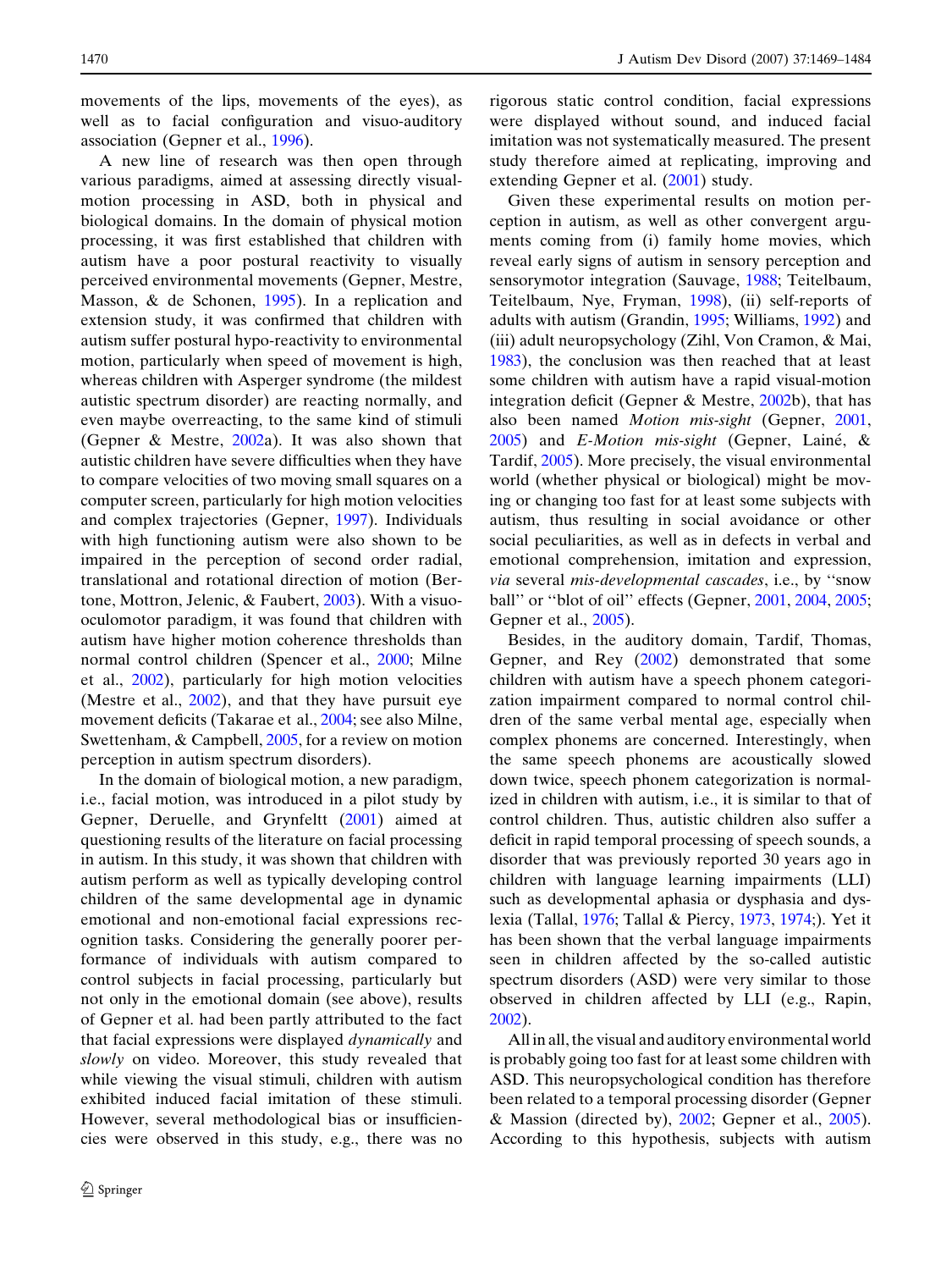present more or less disabilities to perceive and integrate the environmental world's sensory events online and to produce real-time multisensory association and sensorymotor coupling, postural adjustments and adequate verbal and non-verbal outputs. Pursuing this line, the prediction has been made that slowing down visual and auditory environmental events may logically improve the perception, and possibly recognition, of these events by children with ASD.

The aim of the present study is therefore to replicate, improve and extend a previous pilot study by Gepner et al. [\(2001](#page-12-0)), and thus to determine whether, and to what extent, slowing down the presentation on CD-Rom of emotional and non-emotional facial expressions, with their corresponding vocal sounds, would enhance the recognition of these facial expressions on photographs, and induce facial and/or vocal imitation, in children with autism compared to typically developing children.

## **Methods**

## Participants

Three groups of children were tested in this study, after their parents' informed consent was obtained.

The first group included 12 children with autism (9 boys and 3 girls), aged 7;3 to  $14;2$  (mean =  $10;5$ ;  $SD = 2$ ; 6), who were diagnosed according to DSM-IV (APA, [1994](#page-12-0)) criteria for autism by an experienced clinician (BG), and recruited in special schools for children with ASD in Aix-en-Provence.

All 12 patients had normal visual acuity and none were affected by neurological illness nor were they taking medication. The severity of autism of the 12 patients was assessed with the Childhood Autism Rating Scale (CARS by Schopler et al., [1980](#page-14-0)). Their verbal mental age (VMA) was measured with the Test de Vocabulaire Actif Passif<sup>1</sup> (Deltour & Hupkens, [1981](#page-12-0)). Their non-verbal mental age (NVMA) was measured with Progressive Matrices of Raven (Raven, [1981](#page-14-0)) (see characteristics of children with autism in

Table [1\)](#page-3-0). The CARS's score and VMA of children with autism were found to be correlated  $(r = -.70)$ ;  $p < .01$ ), which means that the children having the highest degrees of autism (moderate-to-severe autism, with CARS's score equal or above 35) also have the lowest levels of verbal comprehension.

The second group consisted of 12 typically developing children individually matched with autistic children on the basis of gender and VMA. Children of the second group were aged 3;3 to 7;3 (mean =  $5;1$ ;  $SD = 1;4$ ). The third group consisted of typically developing children individually matched with autistic children on the basis of gender and NVMA. They were aged 3;4 to 11;1 (mean =  $6;1$ ;  $SD = 2;6$ ). Children of the second and third group were recruited in primary and elementary schools in Marseille and Aix-en-Provence.

## Materials

#### Filmed Sequences

A professional actress had been selected for her talent in portraying clearly distinguishable facial gestures. In a professional audio–video studio (Service Commun Audio-visuel et Multimédia (SCAM), at University of Provence), her face was filmed in live while displaying series of four emotional and four non-emotional facial expressions. Facial expressions were displayed naturally and slowly, according to previous studies (Kamachi et al., [2001;](#page-13-0) Pollick, Hill, Calder, & Paterson, [2003](#page-14-0); see also Gepner et al., [2001\)](#page-12-0), i.e., they were lasting more than 1200 ms. Each facial gesture started with a neutral expression and reached the full expression within approximately 2 s. The four emotional expressions were joy, surprise, sadness and disgust; the four non-emotional expressions were pronunciation of the three vowels A, O, I, and tongue protrusion. Each emotional and non-emotional facial expression was displayed with its corresponding vocal sound (e.g., "yeah!" corresponding to joy).

The eight most expressive filmed sequences (four emotional and four non-emotional facial expressions) were selected and then computerized in the audio– video studio. Then, all the sequences were manipulated so as to last exactly 2 s. Then, each 2-second sequence was visually and acoustically manipulated.

# Visual Conditions

In the first condition of visual presentation, which is our reference condition named 'Slow condition', facial expressions were those of the live film, i.e., they were slowly displayed in a natural and ecological way. Then

<sup>&</sup>lt;sup>1</sup> The TVAP (Active and Passive Vocabulary Test) is a french vocabulary test. It is made up of 30 sets of five pictures. These pictures represent either objects or actions. This test is divided in two subtests (Active and PassiveVocabulary subtests). In the Passive vocabulary subtest, the experimenter asks the child to point to one of the five pictures. This subtest assesses verbal comprehension level. In the Active Vocabulary subtest, the experimenter asks the child to give a definition of one of the five pictures. This subtest assesses verbal expression level. In our study, children with autism were matched with typically developing children using the passive Vocabulary subtest only.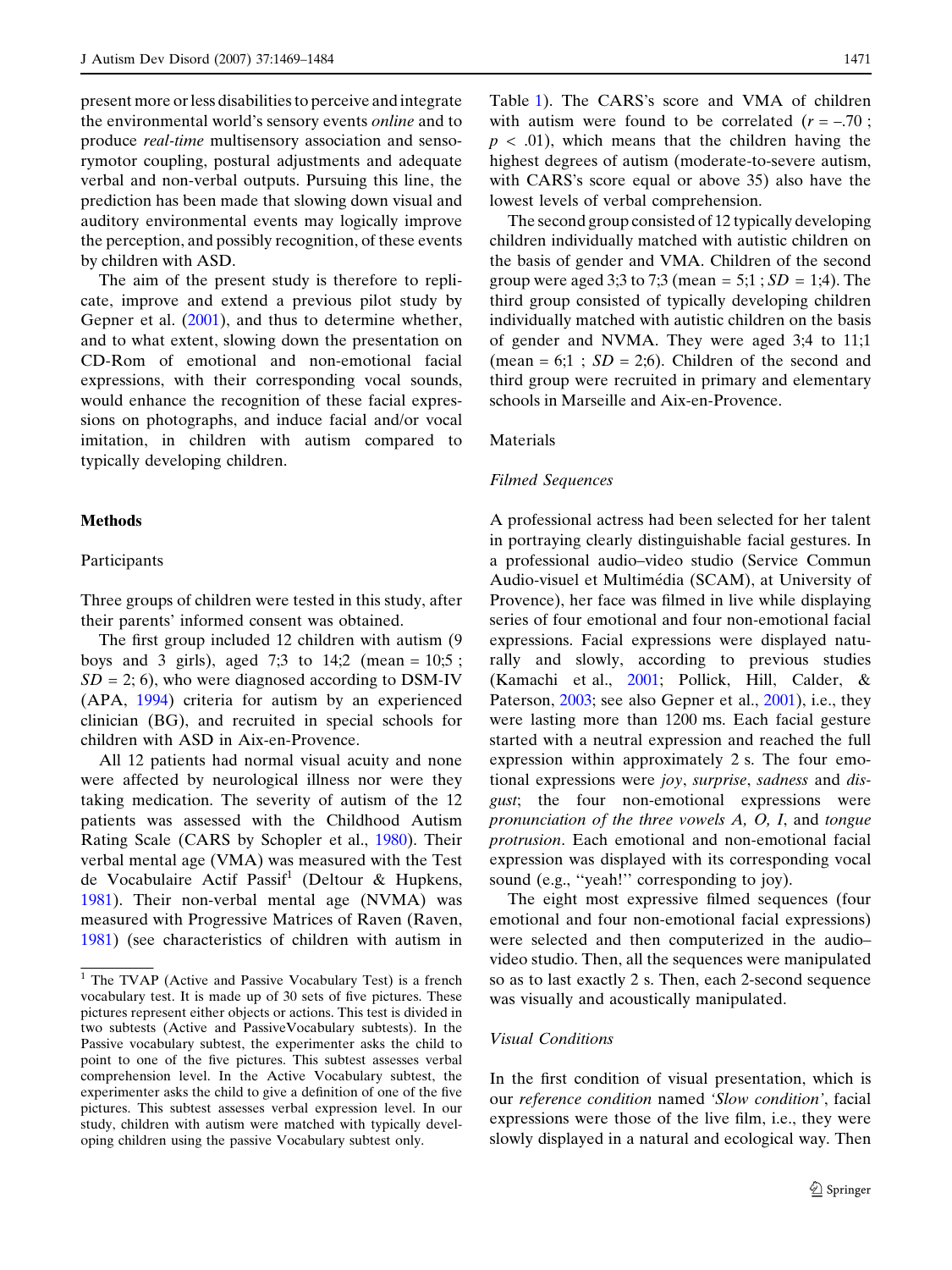<span id="page-3-0"></span>Table 1 Characteristics of children with autism: sex, age, verbal mental age (VMA), non-verbal mental age (NVMA), and score at the Childhood Autism Rating Scale (CARS)<sup>a</sup>

| Subjects | Sex | Age<br>(y;m) | VMA<br>(y;m) | <b>NVMA</b><br>(y;m) | CARS<br>score |
|----------|-----|--------------|--------------|----------------------|---------------|
| 1        | M   | 11:11        | 6:9          | 7:6                  | 34            |
| 2        | F   | 14:2         | 6:0          | 5:8                  | 37            |
| 3        | F   | 7:3          | 5:3          | 4:6                  | 34            |
| 4        | F   | 14:1         | 7:3          | 6:8                  | 31            |
| 5        | M   | 8:5          | 5:3          | 4:6                  | 37            |
| 6        | M   | 9:3          | 4:6          | 4:0                  | 36            |
| 7        | M   | 11:5         | 4:9          | 11;0                 | 36            |
| 8        | M   | 11:8         | 6:0          | 11:0                 | 34            |
| 9        | M   | 11:1         | 3:0          | 3:0                  | 38            |
| 10       | M   | 12:1         | 6:0          | 5:6                  | 36            |
| 11       | M   | 7:4          | 3:6          | 4:0                  | 35            |
| 12       | M   | 8:8          | 3:0          | 5:3                  | 38            |
| Mean     |     | 10:5         | 5:1          | 6:5                  | 35.5          |
| SD       |     | 2:6          | 1:5          | 2:7                  | 2.02          |

<sup>a</sup> A score comprised between 30 and 34 corresponds to a mild degree of autism. A score comprised between 35 and 39 corresponds to moderate to severe autism

the duration of each sequence was shortened, whether at the beginning or at the end of the sequence so as to last exactly 2 s (with 25 frames per second, i.e., 50 frames).

The second condition, named 'Very Slow condition', was constituted from the 'Slow condition': sequences of the 'Slow condition' were artificially slowed down twice, thus lasting  $4 \text{ s } (=100 \text{ frames})$ . In order to obtain 2-second sequences, we suppressed 25 frames at the beginning of each sequence when facial expression is neutral, and 25 frames at the end of each sequence when facial expression exhibits its full expression. The result obtained was that the dynamic part itself of the facial expression was slowed down twice, and therefore displayed very slowly.

The third condition, named 'Normal condition', was also constituted from the 'Slow condition': sequences of the 'Slow condition' were artificially accelerated twice, thus lasting 1 s  $(= 25$  frames). In order to obtain a 2-s sequence, we added 10 frames at the beginning of each sequence when face is neutral, and 15 frames at the end of each sequence when the face exhibits its full expression. The result obtained was that the dynamic part itself of the facial expression was accelerated twice, and therefore displayed at a normal everyday life speed.

The fourth condition, named 'Static condition', was showing either a photograph of one of the four emotional or one of the four non-emotional expression statically, for 2 s. These photographs were extracted from the dynamic sequences, when facial expression is full, i.e., the last frame of the 2-second sequence.

# Sound Conditions

Each 2-second sequence was either sounded or silent. In the 'Sounded conditions', vocal sounds corresponding to emotional or non-emotional gestures were superimposed to facial movements (e.g. "yeah !" corresponding to joy). Corresponding to facial expressions displayed in the natural 'Slow condition' of presentation, vocal sounds were displayed slowly and in a natural way, simultaneously to facial gestures. Corresponding to facial expressions displayed in the 'Very Slow condition', vocal sounds were artificially slowed down twice and then superimposed to the very slow facial movements. Corresponding to facial expressions in the 'Normal condition', vocal sounds were artificially accelerated twice and then superimposed to the facial movements. Corresponding to the 'Static condition', vocal sounds were the same as those displayed in the 'Slow condition' of facial presentation, i.e., they were displayed slowly. An acoustic frequency compensation of sounds was operated automatically on the sounds of the 'Very slow' and 'Normal' conditions of facial presentation by an audio software (Protools®, DigiDesign), in order to prevent against vocal transformation. In the 'Silent conditions', sound was deleted.

Overall, the four Emotional and four Non-emotional facial expressions were displayed under two Sound conditions (sounded or silent) and four Visual conditions (slowly, very slowly, at normal speed, or statically). We therefore obtained 64 2-second sequences that were digitized and recorded randomly on a CD-Rom, for being displayed on a computer screen.

# Photographs of Facial Expressions

Thirty-two sets of four digitized photographs of the full emotional expression, and 32 sets of four digitized photographs of the full non-emotional expression were constituted. Each set of photographs was then implemented on the CD-Rom, after a 1-second blank interval following each 2-second sequence. The respective position of each photograph was random and different from one sequence to another.

# Procedure

The children were tested in their usual everyday environment, that is, at home for the children with autism, at school for the typically developing children. Children were placed in a quiet room, in front and at a distance of 30 cm of the computer screen (28.6 cm  $\times$  21.6 cm). The children were tested by two experimenters (FL and MR), who were familiar to all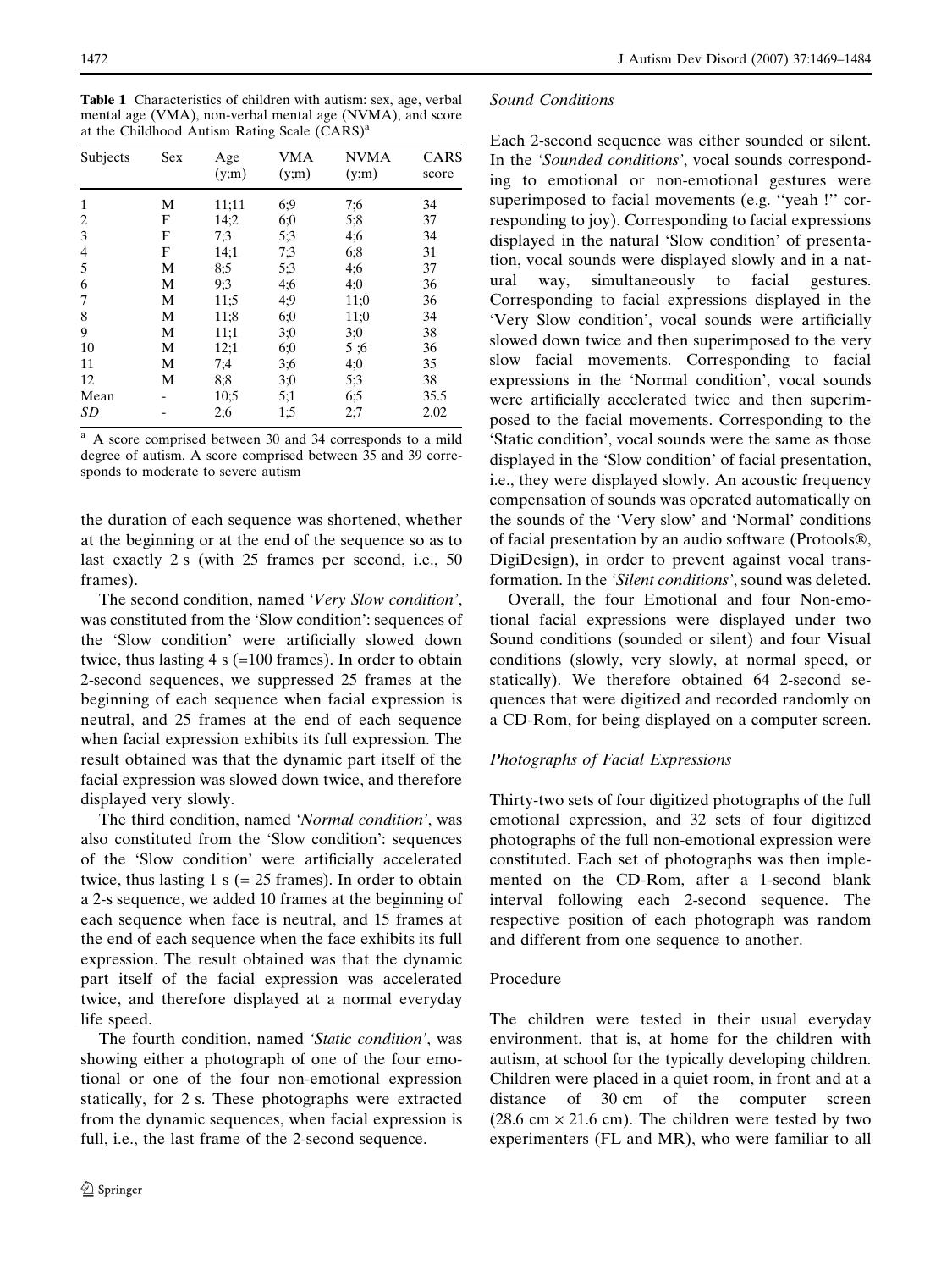the children with autism. The first experimenter (FL) was sitting at the right and slightly in front of the children in order to prompt him/her to look carefully at the screen, to note his/her answers, and to manipulate the computer. The second experimenter (MR) was sitting in front of the children in order to check that he/ she was looking at, and paying attention to the screen during the trials and to note systematically facial and/ or vocal imitations of the children; besides, MR filmed the facial and vocal expressions and reactions of the children with autism for further analysis.

Then first experimenter explained the task to the children slowly and as clearly as possible: ''Please! The game is going to start. You are going to see a woman on the screen, she will make a facial gesture, and then you will have to point to the photograph on which the woman makes the same gesture, allright?''. Children were then presented eight training trials (including the eight facial expressions, displayed under the four visual conditions and the two sound conditions). After presentation of the target stimulus for a 2-second sequence, a blank interval appeared for one second, then a set of four photographs was displayed (four emotional photographs when the target stimulus was emotional, and four non-emotional photographs when the target stimulus was non-emotional). This procedure was repeated for the eight training trials. Then the experience itself started. The 64 2-second sequences were displayed one by one. After each sequence (i) the first experimenter noted which one of the four photographs was pointed to by the children, and scored 1 for a correct answer, or 0 for a wrong answer; and (ii) the second experimenter noted if the children exhibited immediate induced facial and/or vocal imitation, and scored 1 for the presence of a facial and/or a vocal imitation, or 0 when neither facial nor vocal imitation was induced. The next trial began when the child returned to an attentive state. Every sequence in which experimenters observed that the children looked away from the screen was displayed again.

Fig. 1 Mean score (and standard deviations) in facial expression recognition tasks for the three groups of children: autistic, VMA (verbal mental age) controls, NVMA (non-verbal mental age) controls

We thus obtained a score (out of 64) in facial expression recognition and a score (out of 64) in facial– vocal induced imitation.

#### Statistical Analyses

Concerning facial expression recognition, analyses of variance (ANOVA) were performed on the mean of correct responses, with the Group (Autistic, VMA, NVMA) as the between-subject factor, and Facial Expression (Emotion, Non-emotion), Sound condition (Sounded, Silent) and Visual condition (Slow, Very Slow, Normal, Static) as the repeated measures.

Concerning facial and vocal imitation, analyses of variance were performed on the mean of facial and vocal imitations, with the Group (Autistic, VMA, NVMA) as the between-subject factor, and Facial Expression (Emotion, Non-emotion), Sound Condition (Sounded, Silent) and Visual Condition (Slow, Very Slow, Normal, Static) as the repeated measures.

An exact one-tailed Fisher test was performed in order to identify, among the Autistic group, which children benefited from the Slow and/or the Very Slow conditions of presentation.

## **Results**

Results in Facial Expression Recognition

Scores obtained by both autistic and typically developing children of the two control groups were above chance level in all conditions, indicating that the children understood the task.

The Group effect was overall significant  $[F(2,$  $33$ ) = 10,58;  $p < .0003$ , showing lower performance in the Autistic group compared with the VMA group  $(p < .0008)$  and the NVMA group  $(p < .0002)$  (see Fig. 1). Further analyses revealed that this lower performance of children with autism was found in all the

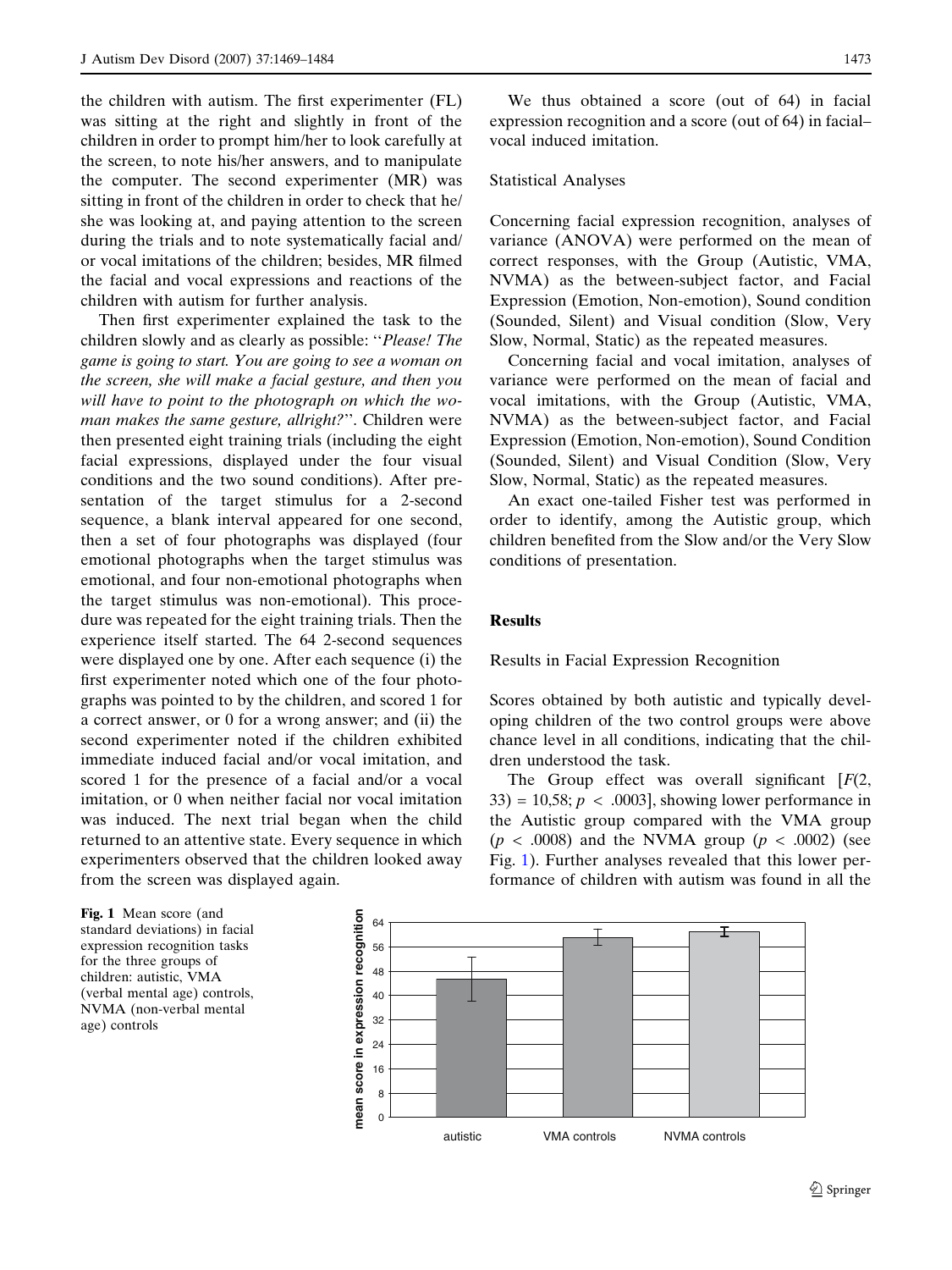conditions of presentation (all  $ps < .01$ ). Conversely, no significant difference was found between the two control groups ( $p = .63$ ).

The Facial Expression effect was overall not significant  $[F(1, 33) = 0.31$ ;  $p = .58$ ].

However, the Group by Facial Expression interaction was significant  $[F(2, 33) = 10.53; p < .0003]$ . Further analysis of this interaction revealed that the Facial Expression effect was significant in the Autistic group only, with higher performance in Non-emotion than in Emotion  $[F(1, 11) = 16.09; p < .0003]$ .

The Sound condition effect was significant  $[F(1,$  $33$ ) = 8.62;  $p < .006$ . Further analysis revealed that this effect was significant in the Autistic group only, with higher performance in Sounded than in Silent condition  $[F(1, 11) = 10.43; p < .008]$ , and a planned comparison revealed that Sound effect was significant only in the Static condition  $[F(1, 33) = 19.37$ ;  $p < .0001$ .

Overall, the Visual condition effect was not significant  $[F(3, 99) = 1.32$ ;  $p = .27$ ].

The Group by Visual Condition interaction was not significant  $[F(6, 99) = 1.13$ ;  $p = .35]$ . However, since we made the hypothesis that slow presentation of facial expression would increase facial expression recognition in children with autism, we made planned comparisons using polynomial contrast analysis which revealed that, in the Autistic group, performance was significantly better in Slow condition (mean =  $12.17$ ;  $SD = 3.46$ ) than in Static (mean = 11.08;  $SD = 4.25$ ), Very Slow (mean =  $11.08$ ;  $SD = 3.53$ ) and Normal conditions (mean = 11.08;  $SD = 4.29$ ), with all  $ps < .02$  (see Fig. 2).

Thus, the Slow-condition was inducing the best performance in facial expression recognition in children with autism. Further planned comparisons in the Autistic group revealed that emotional facial expression recognition was better in Slow than in Normal condition of presentation  $[F(1, 33) = 6.88]$ ;  $p < .01$ , and that non-emotional facial expression recognition was better in Slow than in Static condition  $[F(1, 33) = 4.23 : p < .04].$ 

An exact one-tailed Fisher test was also performed in order to identify, among the Autistic group, which children benefited from the Slow and/or the Very Slow conditions of presentation. Result of Fisher test is significant (one tailed exact Fisher,  $p = .026$ ), showing that children with moderate-to-severe autism (i.e., with  $CARS > or =35$ ) have better performance in facial expression recognition when facial expressions are displayed slowly and/or very slowly.

Finally, in the Autistic group, there is a correlation between overall performance in facial expression recognition and mildness of autism measured with CARS  $(r = .77$ ;  $p < .004$ ).

# Results in Facial–Vocal Imitation

The Group effect was overall significant  $[F(2, 33) = 9.4;$  $p < .0006$ , showing that the Autistic group had more facial–vocal imitation than the VMA group  $[F(1, 33) = 12.8$ ;  $p < .001]$  and the NVMA group  $[F(1, 1, 33)]$ 3[3\)](#page-6-0) = 15.3;  $p < .0004$  (see Fig. 3). Conversely, no significant difference was found between the two control groups ( $p = .74$ ).

The Group by Sound condition interaction was significant  $[F(2, 33) = 12.97; p < .00007]$ . Further analysis of this interaction revealed that the Sound effect was significant in the Autistic group only, with higher amount of imitation in Sounded than in Silent condition  $[F(1, 33) = 38.08; p < .000001]$ .

The Group by Facial expression by Visual condition interaction was significant  $[F(6, 99) = 3.14; p < .007]$ ,

Fig. 2 Mean score (and standard deviations) in facial expression recognition tasks for the autistic children in the four visual conditions  $(V0 = 'static'; V1 = 'slow';$  $V2 = 'very slow';$  $V3 = 'normal speed')$ 

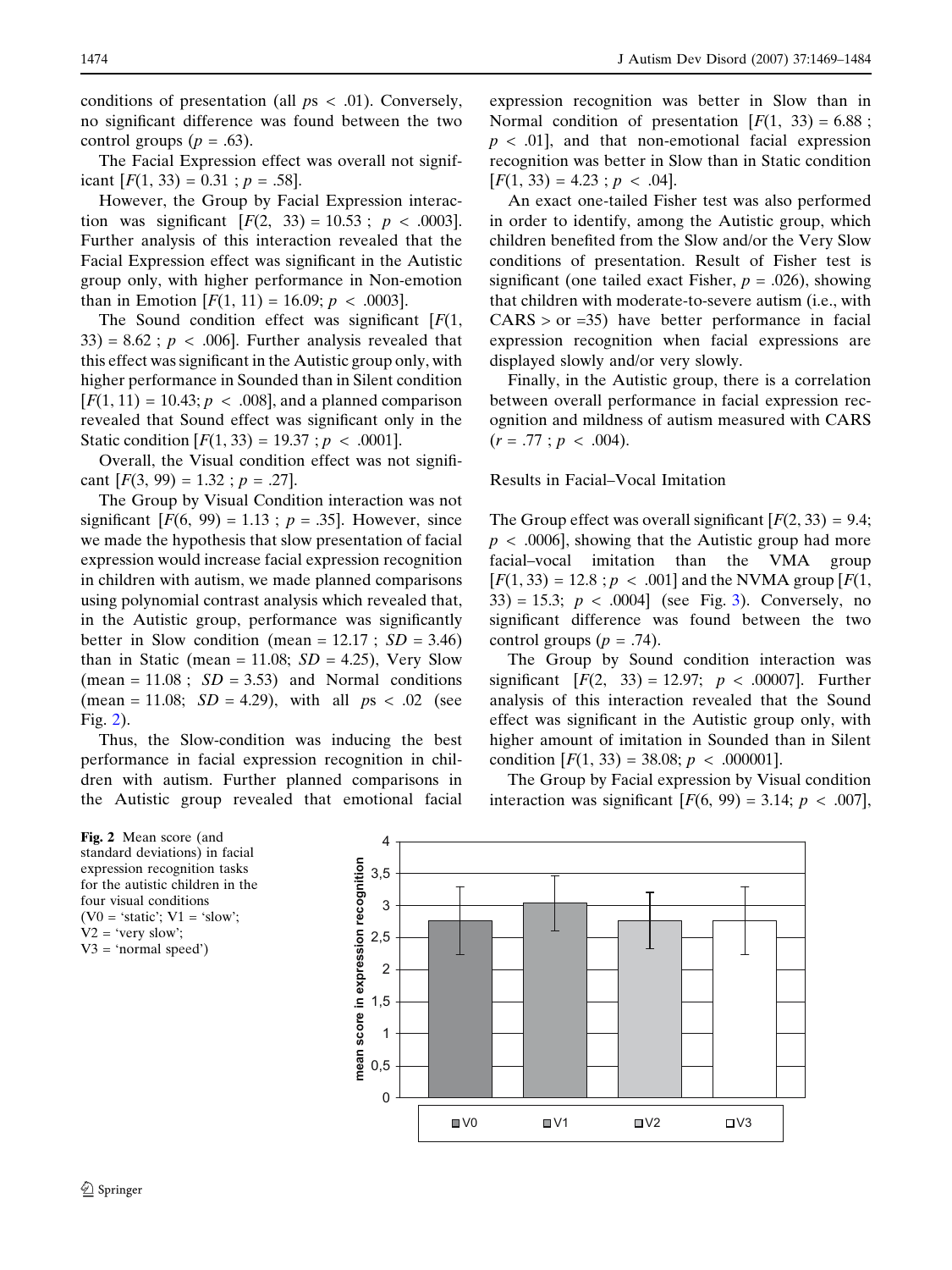<span id="page-6-0"></span>Fig. 3 Mean number (and Standard deviations) of induced facial–vocal imitations for the three groups of children: autistic, VMA (verbal mental age) controls, NVMA (non-verbal mental age) controls



and further analysis showed that it was significant in the Autistic group only. Indeed, further planned comparisons revealed that in children with autism facial– vocal imitation of Non-emotional facial expressions was significantly more induced when presented Very slowly than when presented Statically, Slowly or at Normal speed  $(F(1, 33) = 4.92; p < .03; F(1, 33) = 9.44;$  $p < .004$ ; and  $F(1, 33) = 3.98$ ;  $p < .05$ , respectively). Moreover, in children with autism, facial–vocal imitation of Emotional facial expressions was significantly more induced when they were presented Slowly than when presented Very slowly  $(F(1, 33) = 5.77; p < .02)$ .

Conversely, no difference was observed between the two control groups in any Visual or Sound condition of presentation.

Finally, no correlation was observed in the Autistic group between severity of autism (measured with CARS) and amount of facial–vocal imitation.

# Discussion

## Summary of Results

Results of our study are as follows: (i) children with autism perform significantly worse than their typically developing matched control children in emotional and non-emotional facial expression recognition tasks, in all the sound or visual conditions of presentation; (ii) performance of children with autism in facial expression recognition is correlated to mildness of autism (the less affected autistic children having the highest scores); (iii) children with autism perform significantly better in non-emotional than in emotional recognition taks; (iv) in the autistic group, the best performance in facial expression recognition is elicited in the slow condition of presentation, and within this group, children with moderate-to-severe autism perform significantly better in the slow and/or very slow conditions of presentation; (v) static facial expressions are significantly more recognized when slow vocal sounds are added; (vi) children with autism also exhibit significantly more induced facial and/or vocal imitation than their typically developing control children; (vii) in children with autism, induced facial–vocal imitation is significantly enhanced when facial expressions are sounded, and when sounds are slowed or very slowed down.

# Facial Expression Recognition

# Correlation Between Performance in Recognition and Severity of Autism

Performance of children with autism in facial expression recognition is correlated to the mildness of their autistic syndrome, that is, while children with mild autism perform like their half-aged control children, children with moderate-to-severe autism show lower performance than their controls. Thus our results confirm the existence of a correlation between severity of autistic disorder and the degree of their visual-motion processing impairment, as already found in two previous studies on other physical and biological movements processing in autism (Gepner & Mestre, [2002](#page-12-0)a and Blake, Turner, Smoski, Pozdol, & Stone, [2003](#page-12-0), respectively). Moreover, the same children having moderate-to-severe autism are also those whose performance in facial recognition tasks is significantly improved by slow and/or very slow presentation of facial expressions. Our study also strongly suggests that the most severely impaired children with autism would probably benefit the most from a slowed down environment (see below).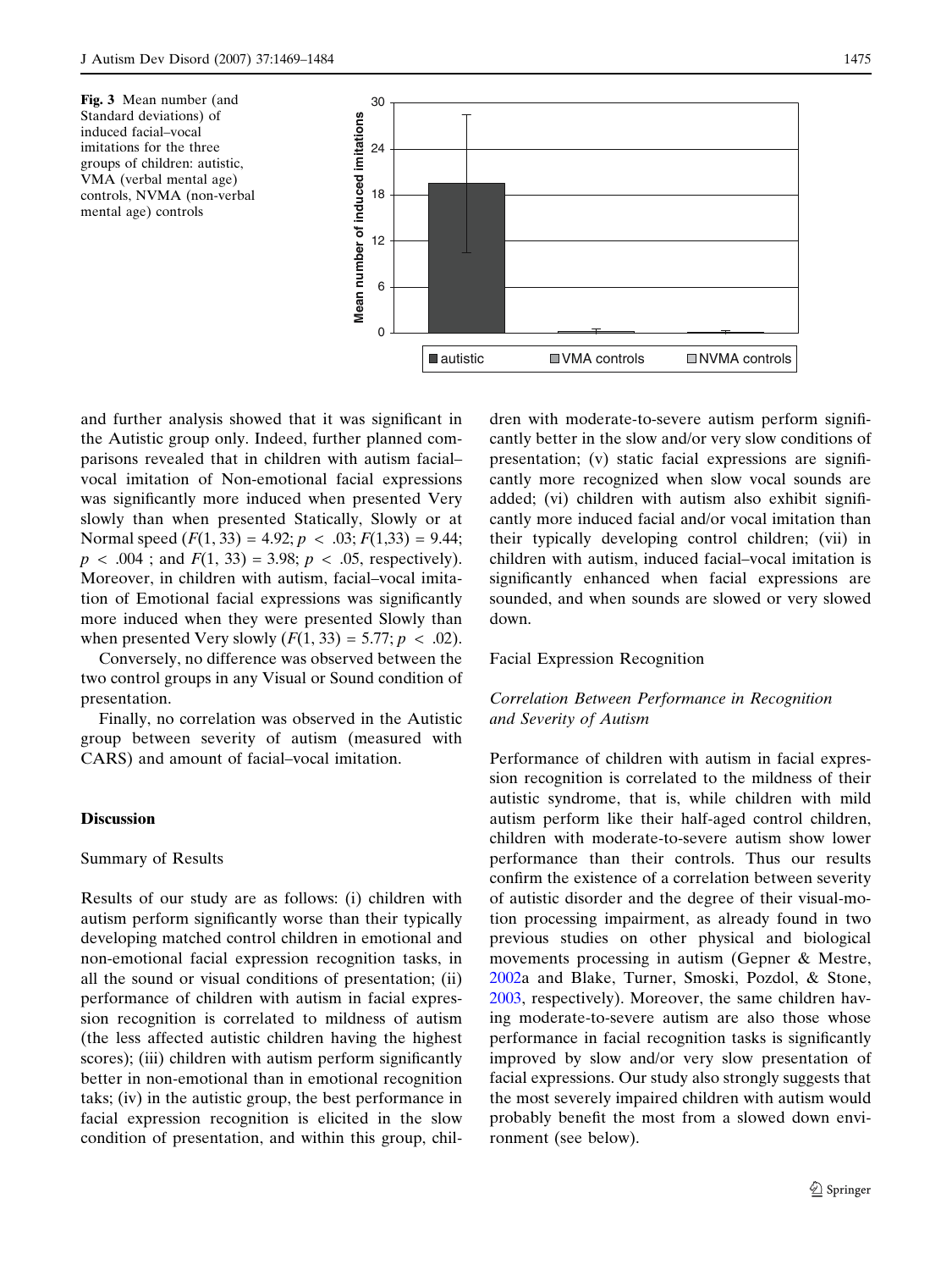# Emotion vs. Non-Emotion, Configural vs. Local: A New Approach

Our results confirm previous data showing that compared to control children of the same developmental age, children with autism have a deficit in facial expression recognition, not only in the emotional domain (Celani et al., [1999](#page-12-0); Hobson, [1986a](#page-13-0), [b,](#page-13-0) [1988a](#page-13-0)) but also to a less extent in the non-emotional one (Gepner et al., [1996](#page-12-0), [2001\)](#page-12-0). Thus, our study shows that children with autism do not show specific impairments in emotional facial expression recognition, since their performance in non-emotional facial expression recognition is also significantly poorer than that of VMA and NVMA control children. The present study is not the only one showing an absence of specificity of emotional processing impairment in the autistic population (e.g., Davies et al., [1994\)](#page-12-0). However, in the present study autistic children have significantly more difficulty to recognize an emotional than a non-emotional facial expression. Why?

Our interpretation is based on the processing of configural information and quantity of facial movements. On the one hand, it is known that facial motion of several facial features, even in the absence of information about the shape and position of these facial features, is informative about facial emotions (Bassili, [1979](#page-12-0)). It is also of evidence that emotional facial gestures involve movements of several facial areas (lips, cheeks, eyes and forehead), as well as changes in spatial relationships between them, i.e., changes of facial configuration. Conversely, a non-emotional facial gesture involves mainly movements of the lips, and thus a local change. It is also known that informations both on movement and on global and configural forms are conveyed by the visual magnocellular pathways, whilst informations on details of form and texture (i.e., local informations) are conveyed by the parvocellular pathways (Livingstone & Hubel, [1988](#page-13-0)). On the other hand, although there is a debate on the degree to which subjects with autism show a local processing precedence of objects or faces, at the expense or not of global processing, (see e.g., Deruelle, Rondan, Gepner, & Fagot, [2006;](#page-12-0) Mottron, Burack, Iarocci, Belleville, & Enns, [2003;](#page-14-0) Plaisted, Swettenham, & Rees, [1999](#page-14-0); Rinehart, Bradshaw, Moss, Brereton, & Toge, [2000](#page-14-0); Teunisse & de Gelder, [2003\)](#page-15-0), numerous studies have shown however that autistic subjects perform generally better in local and analytic processing of objects and faces than in holistic and configural one (see e.g., Gepner et al., [1996;](#page-12-0) Shah & Frith, [1993](#page-14-0); see also Happé, [1999](#page-13-0) and Dawson, Webb, & Mc Partland, [2005](#page-12-0) for reviews), leading to the so-called central coherence  $deficiency$  theory of autism (Frith,  $1989$ ; Happé,  $1999$ ). Besides, some autistic children present rapid visual-motion processing disorders (see ''Introduction'' section).

Considering all these facts, it is therefore not surprising that children with autism perform worse in facial recognition tasks involving configural changes and/or a large quantity of rapid facial movements than in those involving local changes and/or a small quantity of facial movements. This explanation may be a solution to the old debate on the specificity or absence of specificity of facial emotional processing in autism.

Finally, it appears that the slow dynamic presentation of facial expressions used in the present study, which is intermediary between a non-ecological static presentation of faces and the rapid changes of moving faces in ordinary everyday life, increases emotional and non-emotional facial expression recognition in children with autism. The slow dynamic presentation, via slow and discrete changes of facial configuration, is likely to enhance configural processing at the expense of analytic one in the autistic children, and therefore inverts the frequently observed precedence of local-analytic processing on configural-global one in autistic population. This interpretation may bring new ideas for reeducating facial processing disorders in autistic population (see below).

# Interest of Slow Facial Motion

Indeed, our results clearly confirm and extend our previous results (Gepner et al., [2001](#page-12-0)), insofar as a slow dynamic presentation of emotional and non-emotional facial expressions has a positive impact on the attention to, as well as on the perception and recognition of these facial expressions by children with autism, and particularly those having moderate-to-severe autism (who generally have rather poor visual attention to objects and/or persons in their everyday life). The slow presentation enhances the ability of these children to perceive various facial expressions and recognize them on photographs, or at least to match the slow dynamic presentation of a facial expression with its photographic counterpart, i.e., in fine, to extract a relevant facial information from a slow dynamic presentation of facial gestures. It should be noted that, according to the emotional or non-emotional nature of the facial expression, and according to the children, the slow presentation elicits sometimes more facial expression recognition than the very slow presentation, sometimes it is the opposite; in other terms each autistic child has his own individual pattern of perceptual and cognitive reactivity to the *speed* of facial motion.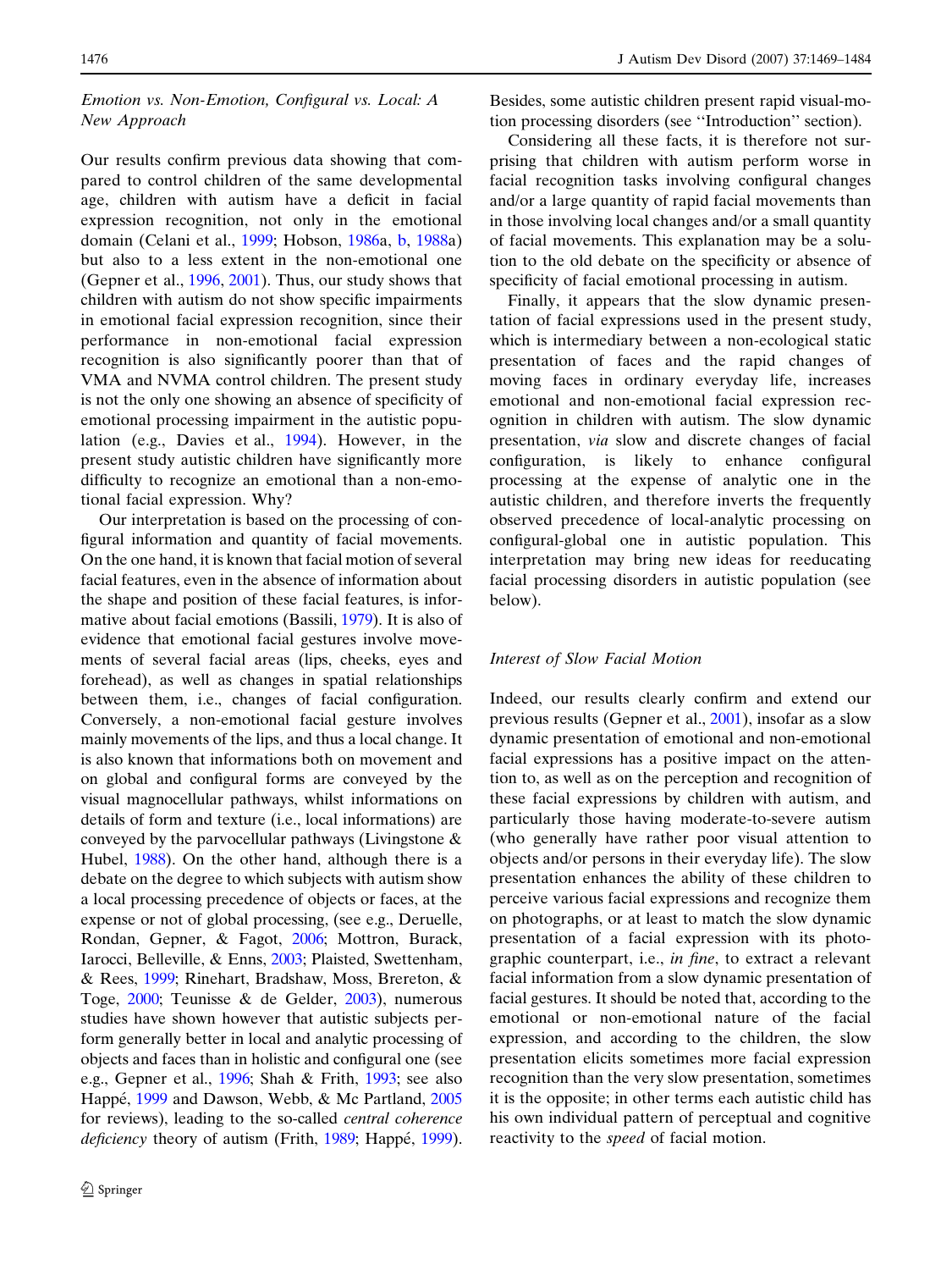Indeed, the slow presentation elicits the best performance in the whole group of children with autism, i.e., their performance is overall better in slow presentation than in static, very slow and normal speed presentations. This result gives strength to the already suggested idea (Gepner et al., [2001](#page-12-0)) that a slow presentation of facial movements offers an optimal psychophysical condition to some autistic children for extracting a relevant information from environmental sensory flows, i.e., environmental noise. This optimal slow condition of facial expressions presentation is likely to be intermediary between static pictures of faces (which appeal for a local processing, see above) and rapidly moving faces in the everyday life, that often provokes overarousal and gaze or face aversion in children with autism (Kanner, [1943;](#page-13-0) see reports of Grandin, [1995;](#page-13-0) Williams, [1992](#page-15-0); see also Hutt, Hutt, Lee, & Ounsted, [1964](#page-13-0); Hutt & Ounsted, [1966](#page-13-0)).

The slow and/or very slow presentations of facial expressions, i.e., the naturally and/or artificially slowed down presentations, enhance the performance of the most affected autistic children. It was previously reported that children having low-functioning autism are significantly more impaired than high-functioning autistic or Asperger syndrome children in visuopostural integration of rapid environmental movements (Gepner & Mestre, [2002](#page-12-0)a). The present result shows that, whereas mild autistic children, who also have the highest verbal comprehension level, are not affected by the speed of facial movements, children having moderate-to-severe autism and a lower verbal comprehension are significantly and positively influenced by slow and/or very slow facial motion for recognizing emotional and non-emotional facial expressions. Therefore, it appears that the most impaired autistic children may benefit the most from a slow environment.

# Interest of Adding Slow Vocal Sounds

Adding vocal sounds to facial expressions has a facilitating effect on overall performance in facial expression recognition of children with autism, and this effect is observed mainly in the static presentation of facial expressions, in which sound is displayed slowly (see ''Materials'' section). Recognition of photographs of emotional as well as of non-emotional facial expressions is enhanced when a slow vocal sound is added. Whilst matching faces and voices having an emotional content has been shown to be difficult in the autistic population (Hobson, Ouston, & Lee, [1988b;](#page-13-0) Loveland et al., [1995\)](#page-13-0), our result shows that this difficulty may at least be attenuated by using slow vocal sounds.

More generally, and although visuo-auditory integration has not been often studied in autism, several electrophysiological and behavioral studies have shown however that at least some autistic children have difficulties to associate events coming from two different sensory modalities (e.g., association of simple 'bip' sounds with lights in Martineau et al., [1992](#page-13-0); association of lip movements with simple phonems in de Gelder et al., [1991](#page-12-0), Gepner et al., [1996](#page-12-0); Williams, Massaro, Peel, Bosseler, & Suddendorf, [2004a](#page-15-0); see Waterhouse, Fein, & Modahl, [1996,](#page-15-0) for a review). Once again, the present study shows that this defect of visuo-auditory association in autism may be attenuated when auditory stimuli are displayed slowly.

It is possible that adding sound did not significantly impact recognition of dynamic facial expressions because the facial cues per se were informative enough for autistic children to identify the various facial gestures on photograph. It remains that, despite the use of slow and very slow combinations of facial and vocal cues, visuo-auditory association (integration of facial and vocal stimuli) remains poor in the autistic children of this study as compared to typically developing control children.

Anyhow, these two findings, i.e., interest of slow facial motion and interest of adding slow vocal sounds for enhancing facial expression recognition, are a direct confirmation of the rapid visual-motion integration deficit hypothesis and of the temporal processing disorder hypothesis of autism (Gepner & Mestre, [2002b](#page-13-0); Gepner & Massion (directed by), [2002;](#page-12-0) Gepner et al., [2005](#page-13-0)). The visual and auditory environmental events are most probably going too fast for at least some children with autism to be correctly perceived separately and integrated together into a coherent whole. It appears in the present study that slowing down (naturally or artificially) these sensory events enhances the ability of children with autism, particularly the most affected ones, to extract relevant facial and vocal informations from slow dynamic visual–vocal presentations of emotional and non-emotional facial expressions, and also possibly enhances a higher order recognition of these expressions.

Another positive effect of a slowing down process of verbal flow on the cognitive abilities of children suffering LLI was already demonstrated by Tallal et al. [\(1996](#page-14-0)) insofar as slowing down speech sounds' flow improves their verbal comprehension and reading abilities. These results have been widely confirmed in the past 10 years (see e.g., Habib et al., [1999](#page-13-0); Habib, [2006](#page-13-0), for a systematic review). These results therefore confirmed a temporal processing deficit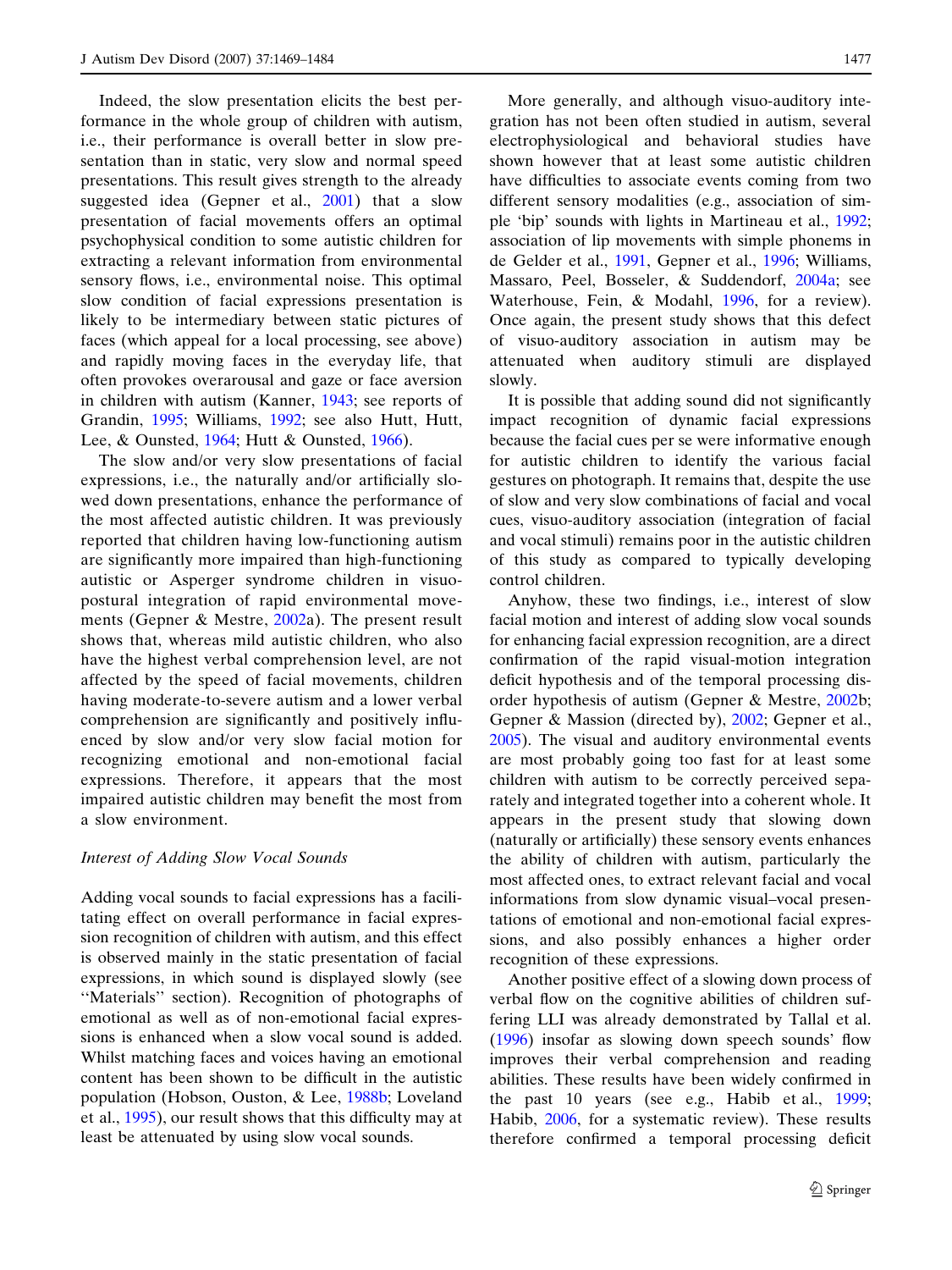approach of LLI (but see also Ramus et al., [2003](#page-14-0) for phonetic and motor interpretations). A possible common physiopathogenic basis (i.e., a rapid temporal processing disorder) for ASD and LLI has been suspected previously in the visual-motion domain (Gepner & Mestre, [2002b](#page-13-0)).

## Induced Imitation

Our results also clearly confirm and extend previous observations made by Gepner et al. ([2001\)](#page-12-0) in that induced facial and/or vocal imitation of facial expressions is observed much more frequently in children with autism than in their typically developing control children (in which it is nearly non-existent), and that slowing down facial movements and their corresponding vocal sounds, whether naturally ('slow condition') or artificially ('very slow condition'), elicits significantly more facial and/or vocal imitation in the autistic group than normal speed or static presentations. Again, it should be noted that, according to the emotional or non-emotional nature of the facial expression, and according to the children, the slow presentation sometimes induces more imitation than the very slow presentation, sometimes it is the opposite; in other terms each autistic child has his own individual pattern of reactivity to the speed of facial motion and sound flow. It must also be added that the mimetic reactions of children with autism were not necessarily predictive of a correct answer in facial expression recognition tasks.

This induced imitation of facial expression is a spontaneous reflex-like behavior, and we assume that it could be related to spontaneous imitative behaviors observed in neonates. Neonatal imitation was first observed by Zazzo ([1957\)](#page-15-0) and confirmed by Meltzoff and Moore (Meltzoff & Moore, [1977](#page-13-0), [1993](#page-13-0), Meltzoff, [1996](#page-13-0)). This very early (innate) imitation decreases around 6 months of age and is progressively replaced by voluntary and intentional imitation (Nadel, [1989](#page-14-0)), but obviously remains as traces in typically developing children and normal adults. Interestingly, a direct link between motion and neonatal imitation has been demonstrated in that imitation is elicited only when stimuli are dynamic (Vinter, [1986](#page-15-0)). Yet, whereas typically developing children of the present study exhibited very few induced imitation, induced facial–vocal imitation was strongly elicited in children with autism and particularly when facial and vocal stimuli were slowed down.

The exact significance and consequences of this induced facial and vocal imitation are uncertain: it could at least be considered as echopraxia and echolalia, that

have been shown themselves to be not necessarily meaningless symptoms due to executive dysfunction (e.g., Hughes, Russell, & Robbins, [1994\)](#page-13-0), but also a mean and attempt used by children with autism to communicate (Nadel, [1992,](#page-14-0) [2005\)](#page-14-0). Anyhow, the slow presentation of facial–vocal expressions seem to be a powerful facial–vocal imitation inducer in at least some children with autism.

Imitation of action, whether having or not an emotional content, be that induced reflexically or intentional, has been regularly shown to be deviant and/or delayed in individuals with autism since more than 30 years (see Smith & Bryson, [1994](#page-14-0); Williams, Whiten, & Singh, [2004b,](#page-15-0) for reviews on the topic), very early in their development (Rogers, Hepburn, Stackhouse, & Wehner, [2003](#page-14-0); Sauvage, [1988](#page-14-0); Zwaigenbaum et al., [2005](#page-15-0)), and particularly in the domain of facial expressions' imitation (e.g., Hertzig, Snow, & Sherman, [1989](#page-13-0); Loveland et al., [1994\)](#page-13-0). Our results showing that facial– vocal imitation is enhanced when facial–vocal stimuli are slowed down, are compatible with the existence of a link between rapid biological motion processing disorders and deficits of imitation in autism, via misdevelopmental cascades in which a deficit of perception–action coupling would play a major role (Gepner, [2001](#page-12-0), [2005](#page-13-0); Gepner & Mestre, [2002](#page-12-0)a, [2002](#page-13-0)b; Gepner et al., [2005](#page-13-0)). From a neurobiological point of view, imitation in humans is also currently related to the functioning of the mirror neuron system (MNS) (Grèzes & de Gelder,  $2005$  for a review), which has been found to be impaired in some individuals with ASD (see e.g., Oberman et al., [2005](#page-14-0); Theoret et al., [2005](#page-15-0)). The question as to know whether the facial– vocal imitation induction observed in the present study would be correlated to activation of MNS is open, and should be further explored.

#### Neurobiological Bases

It was previously hypothesized that the various deficits affecting the processing of visual-motion and vocal sounds may be related to a common basic disorder in the temporal processing of multisensory events. As already said, according to this hypothesis subjects with autism present more or less disabilities to perceive the environmental world's multisensory events online, proceed to real-time multisensory integration and sensorymotor coupling, and produce postural adjustments and adequate verbal and nonverbal events (Gepner & Massion (directed by), [2002](#page-12-0)); Gepner & Mestre, [2002](#page-12-0)a, [2002](#page-13-0)b; Gepner et al., [2005](#page-13-0)).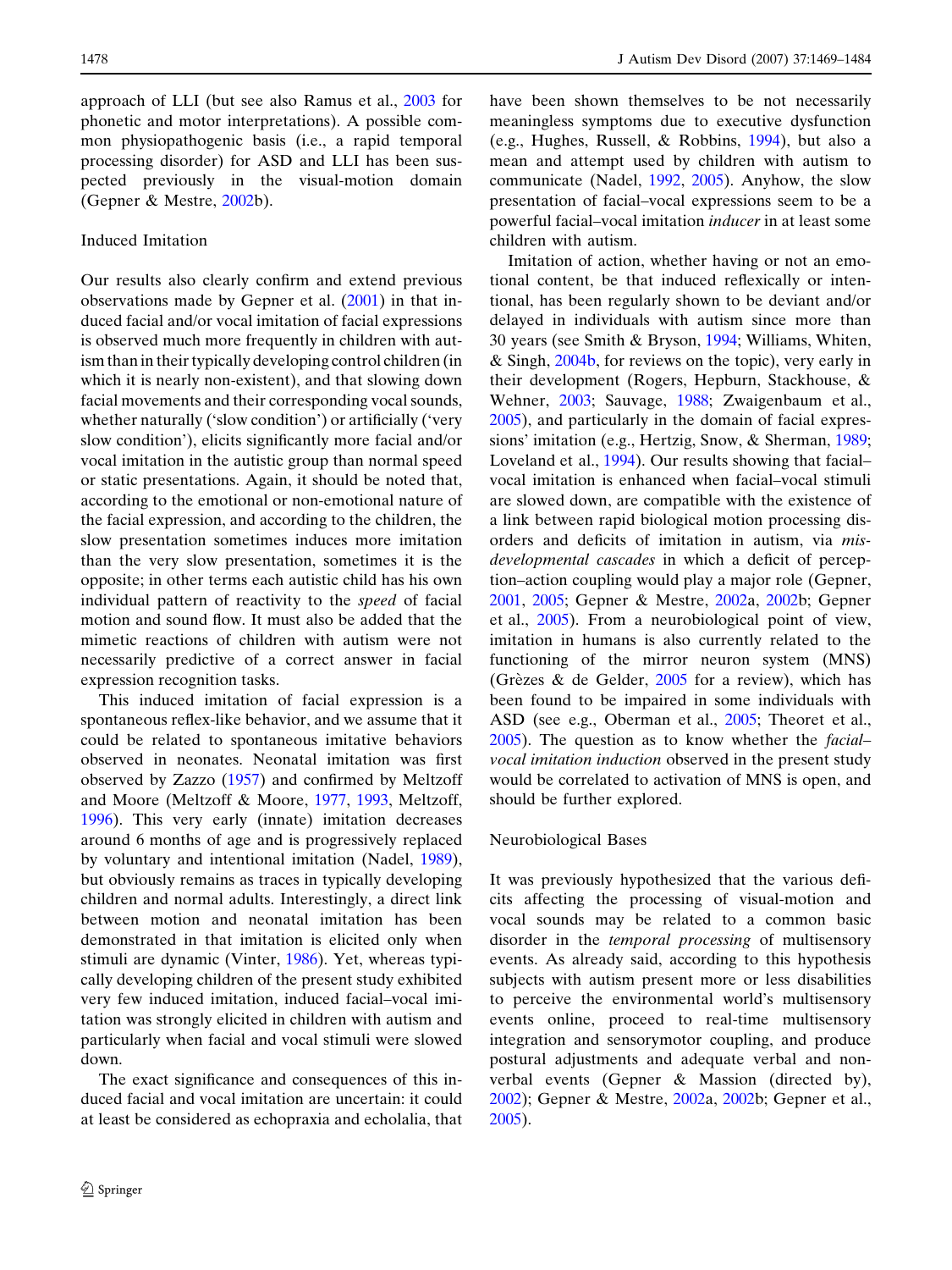#### Local and Distant Dyssynchrony in Autism

At the neurofunctional level, we already proposed that this anomaly of temporal processing may be related to a deficit in temporal coding of multisensory inputs and motor outputs and in sensorymotor temporal coupling, in which cerebellum would play a crucial role (Doya, [2000](#page-12-0); Ito, [1984](#page-13-0); Johnson & Ebner, [2000](#page-13-0); Middleton & Strick, [2000\)](#page-14-0).

This view is also compatible with the temporal binding deficit hypothesis of autism (Brock, Brown, Boucher, & Rippon, [2002\)](#page-12-0) according which autistic individuals would suffer a deficit in synchronization of high frequency (30–100 Hz) gamma activity between distant neural networks. More precisely, and according to Welsh, Ahn and Placantonakis ([2005\)](#page-15-0), disturbances in inferior olive structure (and consequently in olivocerebellar pathways) found in autism (Bailey et al., [1998](#page-12-0); Kemper & Bauman, [1993\)](#page-13-0) would disrupt the ability of inferior olive neurons to become electrically synchronized and to generate coherent rythmic output, thus impairing the ability of individuals with autism to process rapid information, and therefore slowing their overall cognitive processing speed. Fitting well with this assumption, adults with Asperger's syndrome show a delayed cortical activation from occipital cortex to superior temporal sulcus, inferior parietal lobe and inferior frontal lobe, when imitating still pictures of lip forms (Nishitani, Avikainen, & Hari, [2004\)](#page-14-0). Following Welsh et al. [\(2005](#page-15-0)), and according to numerous data on neural synchrony in animal and human brain (Varela, Lachaux, Rodriguez, & Martinerie, [2001,](#page-15-0) for a review), rapid sensory information (rapid sensory flows) would arrive too quickly to be processed online by the autistic brain, thus disrupting simultaneous firing (synchronization) of neurons of a same assembly, and information processing would consequently be disorganized, desynchronized and slowed down. Abnormal temporal synchronization of local neural networks within each sensory modalities would in turn produce a deficit of temporal binding-coupling between multiple sensory modalities.

In a recent study, however, and contrary to their own theoretical prediction (Brock et al., [2002](#page-12-0)), individuals with autism showed an overall increased gamma-activity whilst identifying the presence or absence of an illusory Kanizsa shape (Brown, Gruber, Boucher, Rippon, & Brock, [2005\)](#page-12-0).

We therefore propose that, according to the type of stimuli they are exposed to, individuals with autism suffer either neural desynchronization (e.g., for rapidly moving or changing sensory stimuli) or neural hyperor oversynchronization (e.g., for local or static sensory stimuli), that would be both responsible for impaired and peculiar attentional, perceptive and/or cognitive acts in these patients (as also suggested by Spencer et al., [2004](#page-14-0) for schizophrenic patients). Besides, hypersynchronization may appear during autistic development as a neuropsychological mechanism aimed at compensating a previous desynchronization but which would go 'beyond its target'. In particular, a hypersynchronization phenomenon within and between local neural networks, which is the mechanism of partial and general epilepsy (see also Percha, Dzakpasu, Zochowski, & Parent, [2005](#page-14-0) for a neuromimetic model of generalization of epilepsy), would fit well with the very frequent association between autism and clinical and/or infraclinical epilepsy (see e.g., Hughes & Melyn, [2005](#page-13-0)).

For our purpouse, in some individuals with autism, a local neural desynchronization within visual and auditory pathways, respectively, would occur during everyday life facial motion and vocal sound processing, resulting in difficulties to extract a relevant information from these relatively rapid sensory flows, and would generate a distant neural desynchronization between these sensory pathways, resulting in difficulties to associate these rapid visual and auditory cues into a coherent, unified and meaningful pattern.

In the general context of visual and auditory processing, a temporal dyssynchrony (hypo- and/or hypersynchronization) within and/or between key neural networks and pathways, including especially visual magnocellular system (Gepner & Mestre, [2002a](#page-12-0), [b](#page-13-0); Deruelle et al., [2004](#page-12-0)), dorsal stream (Pellicano, Gibson, Maybery, Durkin, & Badcock, [2005;](#page-14-0) Spencer et al., [2000;](#page-14-0) Villalobos, Mizuno, Dahl, Kemmotsu, [2005](#page-15-0)), cerebellum (Courchesne, [1997;](#page-12-0) Courchesne et al., [1994](#page-12-0)), mirror neurons system (Oberman et al., [2005](#page-14-0); Theoret et al., [2005\)](#page-15-0), and superior temporal sulcus (Castelli, Frith, Happé, & Frith, [2002](#page-12-0); Gervais et al., [2004\)](#page-13-0), i.e., a multi-system temporal dyssynchrony, may be a crucial neuropsychological mechanism of ASD, responsible for various attentional, perceptive, sensorymotor, communicative and cognitive impairments in this pathology.

Besides, a rapidly growing body of data coming from (i) animal and human physiology (Varela et al., [2001](#page-15-0), for a review), (ii) human psychophysiopathology (see Babiloni et al., [2004](#page-12-0) for epilepsy; Symond, Harris, Gordon, & Williams, [2005](#page-14-0) for schizophrenia; Just, Cherkassky, Keller, & Minshew, [2004](#page-13-0) for autism) and (iii) neuromimetic models (Borgers & Kopell, [2003](#page-12-0); Breakspear, [2004](#page-12-0)), has evidenced the links, i.e., correlation, functional interdependence and equivalence, between neural synchronization, brain rythmicity and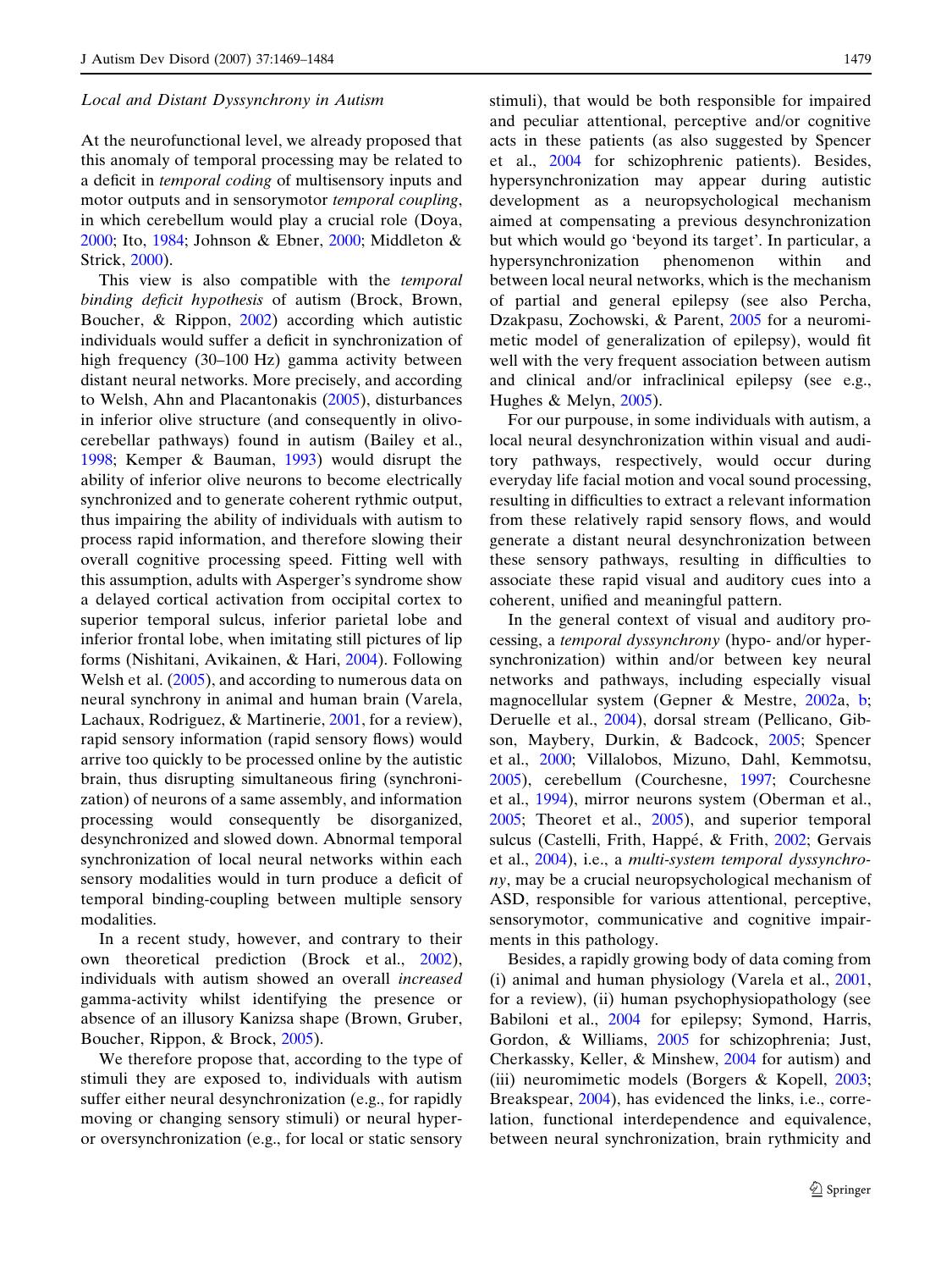functional connectivity (which constitutes a spatial correlation and coactivation between brain areas): synchrony is the mechanism of temporal connectivity. More precisely, and relevant for our purpose, the speed of synchronization depends on the dynamical and network parameters, and is most probably limited by the network connectivity (Timme, Wolf, & Geisel, [2004](#page-15-0)).

## Dysconnectivity in Autism

The spatial counterpart of this multisystem temporal dyssynchrony is therefore a functional dysconnectivity (hypo- and/or hyper-connectivity, as suggested by Cohen, [1994](#page-12-0)) within/between multiple neurofunctional networks. Anatomic or functional under- and/or overconnectivity have already been suspected (Brock et al., [2002](#page-12-0); Courchesne & Pierce, [2005\)](#page-12-0) and found (Belmonte et al., [2004;](#page-12-0) Just et al; [2004](#page-13-0)) in the brain of individuals with autism. This dysconnectivity may partly be due to mutations of the X-linked genes encoding neuroligins NLGN3 and NLGN4, which are normally responsible for cell-adhesion and synaptogenesis (Jamain et al., [2003\)](#page-13-0).

As far as facial processing is concerned, recent neuroimaging studies have revealed several candidates as possible neurofunctional markers of facial processing impairments in autism. Evidence appeared that individuals with autism have reduced functional activity in the middle lateral fusiform gyrus when viewing faces, be it associated to decoding of facial emotions or not (Critchley et al., [2000;](#page-12-0) Schultz et al., [2000;](#page-14-0) Pierce, Muller, Ambrose, Allen, & Courchesne, [2001\)](#page-14-0). Dalton et al. [\(2005](#page-12-0)) found that hypoactivation of the fusiform gyrus is observed only when individuals with autism fail to fixate the eye region. Another study showed reduced amygdala activity in response to faces (e.g., Baron-Cohen et al., [2000](#page-12-0)). However, several authors have raised the question that activation of fusiform gyrus and amygdala in subjects with ASD differ from normality (e.g., Hadjikhani et al., [2004\)](#page-13-0) and concluded that it is merely the modulation of activity (Pierce, Haist, Sedaghat, & Courchesne, [2004](#page-14-0)) or the connectivity (Wickelgren, [2005;](#page-15-0) Wicker et al., [submitted](#page-15-0)) between regions of the so-called 'social brain' (including fusiform gyrus, superior temporal sulcus, amygdala), rather than a specific region, that is impaired in autism.

## Applications and Perspectives

When considering results of the present study with such a temporospatial approach of autistic disorders, i.e., E-Motion mis-sight and other temporospatial processing disorders, and multisystem dyssynchrony and functional dysconnectivity, it could be proposed that slowing down facial movements and their corresponding vocal sounds increases time for signal processing and therefore facilitates neural synchronization and connectivity within as well as between visual and auditory pathways. Slowing down may act on temporospatial processing like a synchronizating factor thus reinforcing perceptual and cognitive integration. This assumption should however be tested in further studies using electroencephalography.

Overall, our results show that slowing down facial and vocal cues facilitates autistic children's attention to, as well as perception, recognition and induced imitation of facial–vocal emotional and non-emotional expressions. The crucial question of a correlative or consecutive improvement of affect and verbal comprehension in children with autism is open, and should also be addressed in the future.

On the basis of these present and previous results, our group created an original software aimed at slowing down automatically and simultaneously visual and auditory cues of the environment. This software may have at least two possible applications in the future, for diagnosis and reeducation of children with ASD. First, new instruments of assessment may be built using this software aimed at detecting or confirming early signs of autism in babies and young children. That is, in babies suspected of autism, one could test their attention to facial and vocal stimuli displayed by their care-takers, at either normal or slowed down speed. Secondly, we are currently testing this software on induced and voluntary imitation of facial and body movements, and on verbal comprehension of words and sentences, in children and adolescents with ASD. Positive results of these tests would have direct consequences for the reeducation of verbal and emotional communication impairments in children with ASD. Such findings should indeed lead clinicians and care-takers to slow down the environmental world around autistic children, as soon as possible during their development, via natural/ecological means (e.g., by speaking and moving slowly) and artificial ones (e.g., by using this software).

Acknowledgments We wish to thank very sincerely all the parents who accepted the participation of their children in this study. We also thank all the children who participated in this study and hope that the results obtained will contribute to their rehabilitation in the future. We are grateful to David Béchu, Damien Penalba and Pierrick Leborgne, from the SCAM (Service Commun Audio-visuel et Multimédia, University of Provence), for their valuable technical assistance in the realization of facial and vocal stimuli.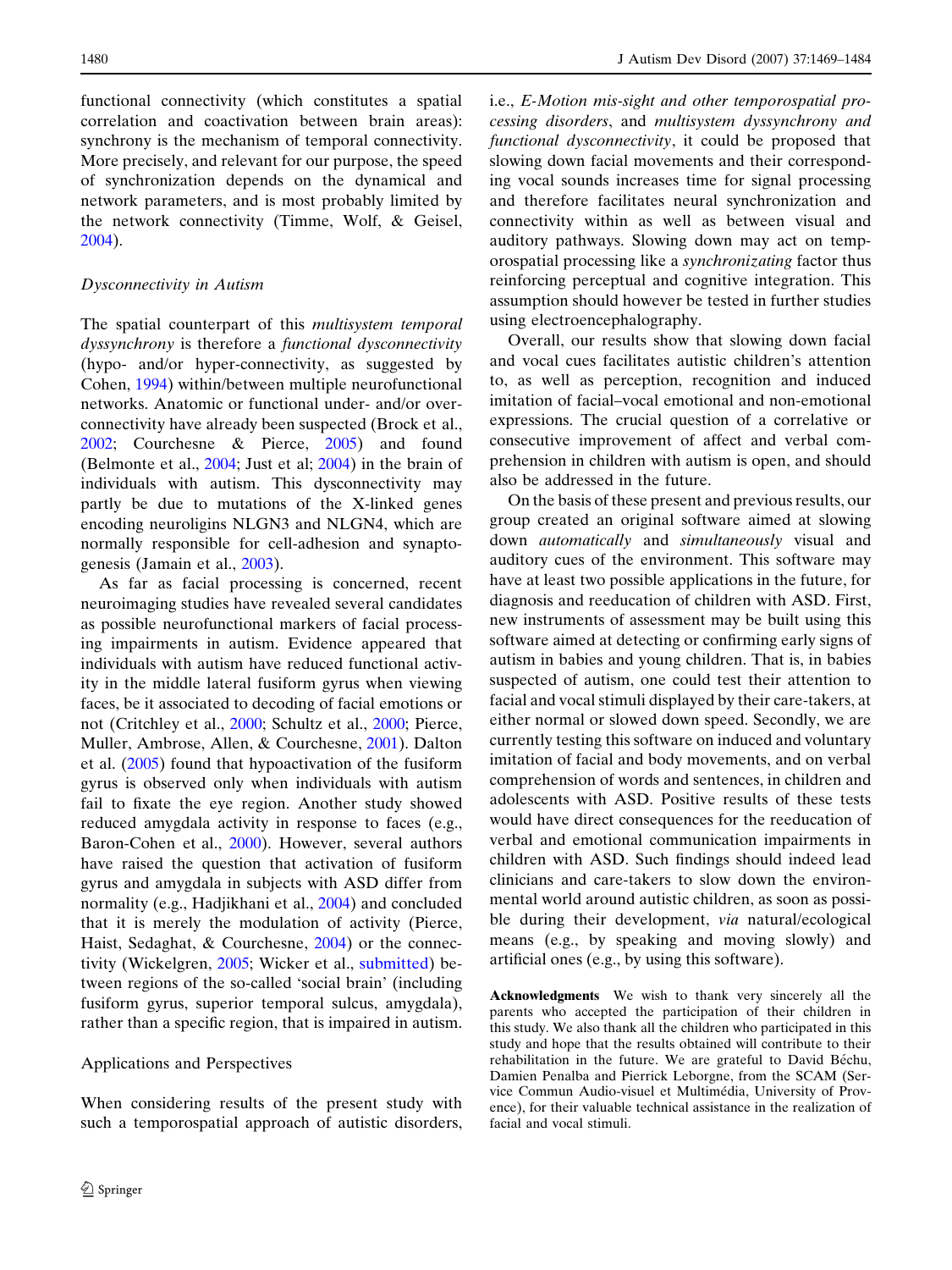#### <span id="page-12-0"></span>References

- American Psychiatric Association (1994). Diagnostic and statistical manual of mental disorders (DSM-IV). 4th ed. Washington DC: APA.
- Babiloni, C., Bares, M., Vecchio, F., Brazdil, M., Jurak, P., Moretti, D. V., Ubaldi, A., Rossini, P. M., & Rektor, I. (2004). Synchronization of gamma oscillations increases functional connectivity of human hippocampus and inferiormiddle temporal cortex during repetitive visuomotor events. European Journal of Neuroscience, 19, 3088–3098.
- Bailey, A., Luthert, P., Dean, A., Harding, B., Janota, I., Montgomery, M., Rutter, M., & Lantos, P. (1998). A clinicopathological study of autism. Brain, 121, 889–905.
- Baron-Cohen, S., Campbell, R., Karmiloff-Smith, A., & Grant, J. (1995). Are children with autism blind to the mentalistic significance of the eyes? British Journal of Devevelopmental Psychology, 13, 379–398.
- Baron-Cohen, S., Ring, H., Bullmore, E., Wheelwright, S., Ashwin, C., & Williams, S. (2000). The amygdala theory of autism. Neuroscience Biobehavioral Review, 24, 355–364.
- Bassili, J. N. (1979). Emotion recognition: the role of facial movement and the relative importance of upper and lower areas of the face. Journal of Personality and Social Psychology, 37, 2049–2058.
- Belmonte, M. K., Allen, G., Beckel-Mitchener, A., Boulanger, L. M., Carper, R. A., & Webb, S. J. (2004). Autism and abnormal development of brain connectivity. Journal of Neuroscience, 24, 9228–9231.
- Bertone, A., Mottron, L., Jelenic, P., & Faubert, J. (2003). Motion perception in autism: a complex issue? Journal of Cognitive Neuroscience, 15, 218–225.
- Blake, R., Turner, L. M., Smoski, M. J., Pozdol, S. L., & Stone, W. L. (2003). Visual recognition of biological motion is impaired in children with autism. Psychological Science, 14, 151–157.
- Borgers, C., & Kopell, N. (2003). Synchronization in networks of excitatory and inhibitory neurons with sparse, random connectivity. Neural Computers, 15, 509–538.
- Boucher, J., & Lewis, V. (1992). Unfamiliar face recognition in relatively able autistic children. Journal of Child Psychology and Psychiatry, 33, 843–859.
- Breakspear, M. (2004). "Dynamic" connectivity in neural systems: theoretical and empirical considerations. Neuroinformatics, 2, 205–226.
- Brock, J., Brown, C. C., Boucher, J., & Rippon, G. (2002). The temporal binding deficit hypothesis of autism. Developmental Psychopathology, 14, 209–224.
- Brown, C., Gruber, T., Boucher, J., Rippon, G., & Brock, J. (2005). Gamma abnormalities during perception of illusory figures in autism. Cortex, 41, 364–376.
- Castelli, F., Frith, C., Happé, F., & Frith, U. (2002). Autism, Asperger syndrome and brain mechanisms for the attribution of mental states to animated shapes. Brain, 125, 1839–1849.
- Celani, G., Battacchi, M. W., & Arcidiacono, L. (1999). The understanding of the emotional meaning of facial expressions in people with autism. Journal of Autism and Developmental Disorders, 29, 57–66.
- Cohen, I. L. (1994). An artificial neural network analogue of learning in autism. Biological Psychiatry, 36, 5–20.
- Courchesne, E. (1997). Brainstem, cerebellar and limbic neuroanatomical abnormalities in autism. Current Opinion in Neurobiology, 7, 269–278.
- Courchesne, E., Saitoh, O., Yeung-Courchesne, R., Press, G. A., Lincoln, A. J., Haas, R. H., & Schreibman, L. (1994). Abnormality of cerebellar vermian lobules VI and VII in

patients with infantile autism: identification of hypoplastic and hyperplastic subgroups with MR imaging. American Journal of Roentgenology, 162, 123–130.

- Courchesne, E., & Pierce, K. (2005). Why the frontal cortex in autism might be talking only to itself: local over-connectivity but long-distance disonnection. Current Opinion in Neurobiology, 15, 225–230.
- Critchley, H. D., Daly, E. M., Bullmore, E. T., Williams, S. C., Van Amelsvoort, T., Robertson, D. M., Rowe, A., Phillips, M., Mcalonan, G., Howlin, P., & Murphy, D. G. (2000). The functional neuroanatomy of social behaviour: changes in cerebral blood flow when people with autistic disorder process facial expressions. Brain, 123, 2203–2212.
- Dalton, K. M., Nacewicz, B. M., Johnstone, T., Schaefer, H. S., Gernsbacher, M. A., Goldsmith, H. H., Alexander, A. L., & Davidson, R. J. (2005). Gaze fixation and the neural circuitry of face processing in autism. Nature Neuroscience, 8, 519–526.
- Davies, S., Bishop, D., Manstead, A. S. R., & Tantam, D. (1994). Face perception in children with autism and Asperger's syndrome. Journal of Child Psychology and Psychiatry, 35, 1033–1057.
- Dawson, G., Webb, S. J., & Mc Partland, J. (2005). Understanding the nature of face processing impairment in autism: insights from behavioral and electrophysiological studies. Developmental Neuropsychology, 27, 403–424.
- De Gelder, B., Vroomen, J., & Van der Heide, L. (1991). Face recognition and lip-reading in autism. European Journal of Cognitive Psychology, 3, 69–86.
- Deltour, J. J., & Hupkens, D. (1981). Test de Vocabulaire Actif Passif, TVAP. Issy-les-Moulineaux: Éditions EAP.
- Deruelle, C., Rondan, C., Gepner, B., & Tardif, C. (2004). Spatial frequency and face processing in children with autism and Asperger syndrome. Journal of Autism and Developmental Disorders, 34, 199–210.
- Deruelle, C., Rondan, C., Gepner, B., & Fagot, J. (2006). Processing of compound visual stimuli by children with autism and Asperger syndrome. International Journal of Psychology, 41, 97–106.
- Doya, K. (2000). Complementary roles of basal ganglia and cerebellum on learning and motor control. Current Opinion in Neurobiology, 10, 732–739.
- Frith, U. (1989). Autism: explaining the enigma. Oxford, UK: Basic Blackwell.
- Gepner, B., Mestre, D., Masson, G., & de Schonen, S. (1995). Postural effects of motion vision in young autistic children. NeuroReport, 6, 1211–1214.
- Gepner, B., de Gelder, B., & de Schonen, S. (1996). Face processing in autistics: evidence for a generalized deficit? Child Neuropsychology, 2, 123–139.
- Gepner, B. (1997). Face recognition and visual-motion perception in autistic children. Unpublished Doctoral Dissertation, Universite´ Aix-Marseille II.
- Gepner, B. (2001). «Malvoyance» du mouvement dans l'autisme infantile? Une nouvelle approche neuropsychopathologique développementale. Psychiatrie de l'Enfant, 1, 77-126.
- Gepner, B., Deruelle, C., & Grynfeltt, S. (2001). Motion and emotion: a novel approach to the study of face processing by autistic children. Journal of Autism and Developmental Disorders, 31, 37–45.
- Gepner, B., & Massion, J. (directed by) (2002). L'autisme: une pathologie du codage temporel? Travaux Interdisciplinaires du Laboratoire Parole et Langage, 21, 177–218.
- Gepner, B., & Mestre, D. (2002a). Brief Report: Postural reactivity to fast visual motion differentiates autistic from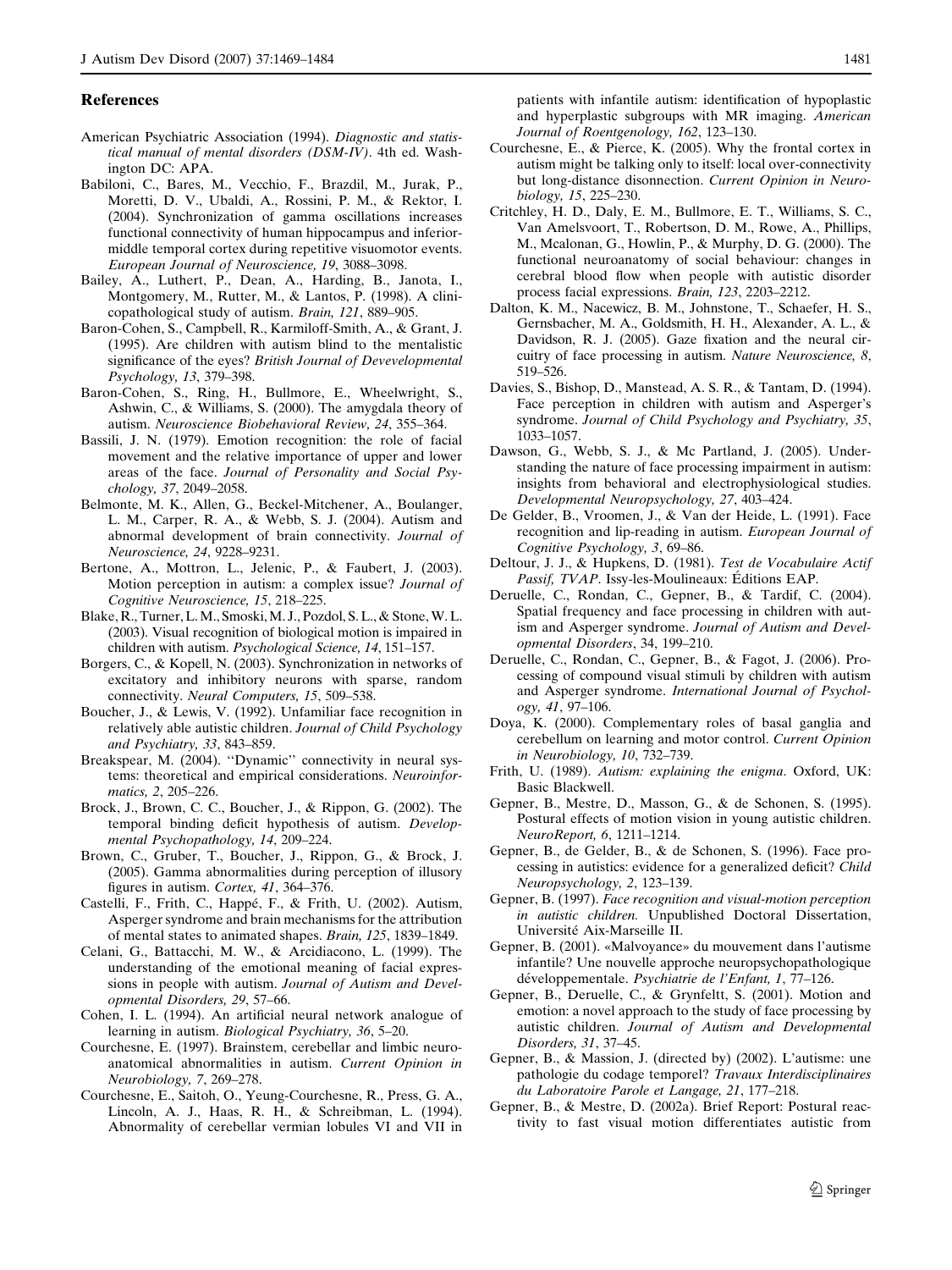<span id="page-13-0"></span>children with Asperger syndrome. Journal of Autism and Developmental Disorders, 32, 231–238.

- Gepner, B., & Mestre, D. (2002b). Rapid visual-motion integration deficit in autism. Trends in Cognitive Sciences, 6, 455.
- Gepner, B. (2004). Autism, movement and facial processing. American Journal of Psychiatry, 161, 1719.
- Gepner, B. (2005). Malvoyance du mouvement dans l'autisme : de la clinique à la recherche et à la rééducation. In A. Berthoz, C. Andres, C. Barthélémy, J. Massion, & B. Rogé (Eds.), Autisme, cerveau et développement: de la recherche à la pratique (pp. 205–226). Paris: Odile Jacob.
- Gepner, B., Lainé, F., & Tardif, C. (2005). E-Motion mis-sight and other temporal processing disorders in autism. Cahiers de Psychologie Cognitive/Current Psychology of Cognition, 23, 104–121.
- Gervais, H., Belin, P., Boddaert, N., Leboyer, M., Coez, A., Sfaello, I., Barthélémy, C., Brunelle, F., Samson, Y., & Zilbovicius, M. (2004). Abnormal cortical voice processing in autism. Nature Neuroscience, 7, 801–802.
- Grandin, T. (1995). Thinking in pictures and other reports from my life with autism. New York: Doubleday.
- Grézes, J., & de Gelder, B. (2005). Contagion motrice et émotionnelle. In A. Berthoz, C. Andres, C. Barthélémy, J. Massion, & B. Rogé (Eds.), Autisme, cerveau et développement: de la recherche à la pratique (pp. 295-319). Paris: Odile Jacob.
- Habib M., Espesser R., Rey V., Giraud K., Bruas P., & Gres C. (1999). Training dyslexics with acoustically modified speech : evidence of improved phonological performance. Brain and Cognition, 40, 143–146.
- Habib, M. (2006). Troubles associés et comorbidités dans la dyslexie: de l'observation clinique à la compréhension des mécanismes. In Expertise collective sur les Troubles de Développement du Langage oral et écrit, Institut National de la Santé et de la Recherche Médicale. Editions INSERM: Paris (in press).
- Hadjikhani, N., Joseph, R. M., Snyder, J., Chabris, C. F., Clark, J., Steele, S., McGrath, L., Vangel, M., Aharon, I., Feczko, E., Harris, G. J., & Tager-Flusberg, H. (2004). Activation of the fusiform gyrus when individuals with autism spectrum disorder view faces. Neuroimage, 22, 1141–1150.
- Happé, F. (1999). Autism: Cognitive deficit or cognitive style? Trends in Cognitive Sciences, 3, 216–222.
- Hertzig, M. E., Snow, M.E, & Sherman, M. (1989). Affect and cognition in autism. Journal of the Amercican Academy of Child and Adolescent Psychiatry, 28, 195–199.
- Hobson, R. P. (1986a). The autistic child's appraisal of expressions of emotion. Journal of Child Psychology and Psychiatry, 27, 321–342.
- Hobson R. P. (1986b). The autistic child's appraisal of expressions of emotion: a further study. Journal of Child Psychology and Psychiatry, 27, 671–680.
- Hobson, R. P., Ouston, J., & Lee, A. (1988a). What's in a face? The case of autism. British Journal of Psychology, 79, 441– 453.
- Hobson, P., Ouston, J., & Lee, A. (1988b). Emotion recognition in autism: coordinating faces and voices. Psychological Medicine, 18, 911–923.
- Hughes, C., Russell, J., & Robbins, T. W. (1994). Evidence for executive dysfunction in autism. Neuropsychologia, 32, 477– 492.
- Hughes, J. R., & Melyn, M. (2005). EEG and seizures in autistic children and adolescents: further findings with therapeutic implications. Clinical EEG and Neuroscience, 36, 15–20.
- Hutt, C., & Ounsted, C. (1966). The biological significance of gaze avoidance with particular reference to the syndrome of infantile autism. Behavioral Sciences, 11, 346–356.
- Hutt, C., Hutt, S. J., Lee, D., & Ounsted, C. (1964). Arousal and childhood autism. Nature, 4961, 908–909.
- Ito M, (1984). The cerebellum and neural control. New York: Raven Press.
- Jamain, S., Quach, H., Betancur, C., Rastam, M., Colineaux, C., Gillberg, I. C., Soderstrom, H., Giros, B., Leboyer, M., Gillberg, C., & Bourgeron, T. et al. (2003). Mutations of the X-linked genes encoding neuroligins NLGN3 and NLGN4 are associated with autism. Nature Genetics, 34, 27–29.
- Johnson M. T., & Ebner T. J. (2000.) Processing of multiple kinematic signals in the cerebellum and motor cortices. Brain Research Review, 33, 155–168.
- Just, M. A., Cherkassky, V. L., Keller, T. A., & Minshew, N. J. (2004). Cortical activation and synchronization during sentence comprehension in high-functioning autism: evidence of underconnectivity. Brain, 127, 1811–1821.
- Kamachi, M., Bruce, V., Mukaida, S., Gyoba, J., Yoshikawa, S., & Akamatsu, S. (2001). Dynamic properties influence the perception of facial expressions. Perception, 30, 875– 887.
- Kanner, L. (1943). Autistic disturbances of affective contact. Nervous Child, 2, 217–250.
- Kemper, T. L., & Bauman, M. L. (1993). The contribution of neuropathologic studies to understanding of autism. Neurological Clinics, 11, 175–187.
- Klin, A., Sparrow, S. S., de Bildt, A., Cicchetti, D. V., Cohen, D. J., & Volkmar, F. R. (1999). A normed study of face recognition in autism and related disorders. Journal of Autism and Developmental Disorders, 29, 497–507.
- Langdell, T. (1978). Recognition of faces: an approach to the study of auism. Journal of Child Psychology and Psychiatry, 19, 255–268.
- Livingstone, M., & Hubel, D. (1988). Segregation of form, color, movement and depth: anatomy, physiology and perception. Science, 240, 740–749.
- Loveland, K. A., Tunali-Kotoski, B., Pearson, D. A., Brelsford, K. A., Ortegon, J., & Chen, R. (1994). Imitation and expression of facial affect in autism. Development and Psychopathology, 6, 433–444.
- Loveland, K. A., Tunali-Kotoski, B., Chen, R., Brelsford, K. A., Ortegon, J., & Pearson, D. A. (1995). Intermodal perception of affect in persons with autism or Down syndrome. Development and Psychopathology, 7, 409–418.
- Martineau, J., Roux, S., Adrien, J. L., Garreau, B., Barthélémy, C., & Lelord, G. (1992). Electrophysiological evidence of different abilities to form cross-modal associations in children with autistic behaviors. Electroencephalography and Clinical Neurophysiology, 82, 60–66.
- Meltzoff, A. (1996). L'imitation, reflet de l'esprit préverbal. Enfance, 1, 16–18.
- Meltzoff, A. N., & Moore, M. K. (1977). Imitation of facial and manual gestures by human neonates. Science, 198, 75–78.
- Meltzoff, A. N., & Moore, M. K. (1993). Why faces are special to infants. On connecting the attraction of faces and infants' ability for imitation and cross-modal processing. In B. de Boysson-Bardies, S. de Schonen, P. Jusczyk, P. MacNeilage et, & J. Morton (Eds.), Developmental neurocognition: speech and face processing in the first year of life (pp. 211–215). The Netherlands: Kluwer Academic Publishers.
- Mestre, D., Rondan, C., Masson, G., Castet, E., Deruelle, C., & Gepner, B. (2002). Evaluation de la vision du mouvement chez des enfants autistes au moyen du nystagmus optocinétique. Travaux Interdisciplinaires du Laboratoire Parole et Langage, 21, 192–198.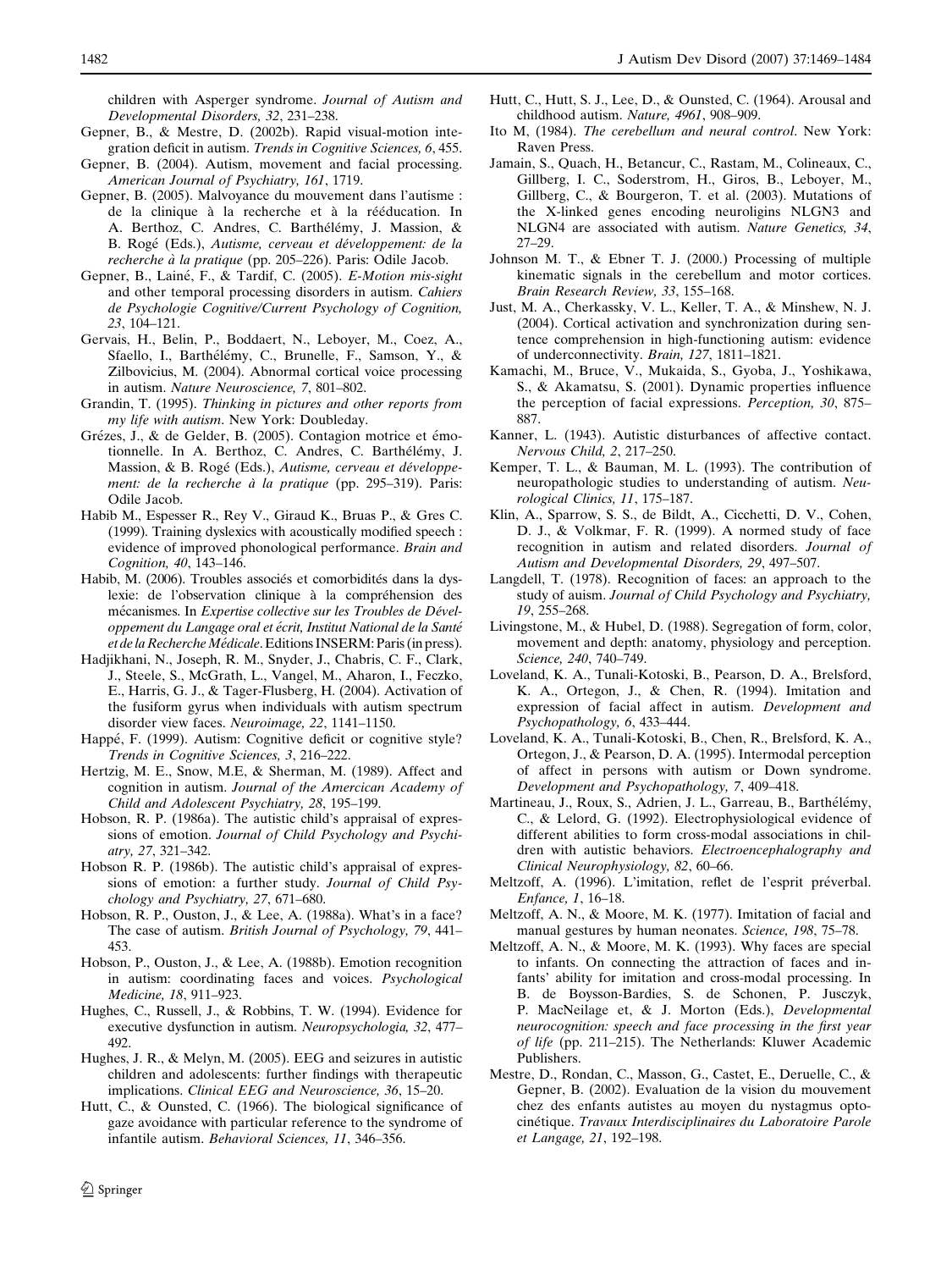- <span id="page-14-0"></span>Middleton F. A., & Strick P. L. (2000). Basal ganglia and cerebellum loops: motor and cognitive circuits. Brain Research Review, 31, 236–250.
- Milne, E., Swettenham, J., & Campbell, R. (2005). Motion perception and autistic spectrum disorder: a review. Cahiers de Psychologie Cognitive/Current Psychology of Cognition, 23, 3–36.
- Milne, E., Swettenham, J., Hansen, P., Campbell, R., Jeffries, H., & Plaisted, K. (2002). High motion coherence thresholds in children with autism. Journal of Child Psychology and Psychiatry, 43, 255–263.
- Mottron, L., Burack, J. A., Iarocci, G., Belleville, S., & Enns, J. T. (2003). Locally oriented perception with intact global processing among adolescents with high-functioning autism: evidence from multiple paradigms. Journal of Child Psychology and Psychiatry, 44, 904–913.
- Nadel, J. (1989). Communicating by imitation: a developmental and comparative approach to transitory social competence. In B. H. Schneider et al. (Eds.), Social competence in developmental perspective (pp. 131-144). The Netherlands: Kluwer Academic Publishers.
- Nadel, J. (1992). Imitation et Communication. Un abord comparatif de l'enfant prélangagier et de l'enfant autiste. In J. Hochmann, & P. Ferrari (Eds.), Imitation, identification chez l'enfant autiste (pp. 79–104). Paris: Bayard Editions.
- Nadel, J. (2005). Imitation et autisme. In: A. Berthoz, C. Andres, C. Barthélémy, J. Massion, & B. Rogé, (Eds.), Autisme, cerveau et développement: de la recherche à la pratique (pp. 205–226). Paris: Odile Jacob.
- Nishitani, N., Avikainen, S., & Hari, R. (2004). Abnormal imitation-related cortical activation sequences in Asperger's syndrome. Annals of Neurology, 55, 558–562.
- Oberman, L. M., Hubbard, E. M., McCleery, J. P., Altschuler, E. L., Ramachandran, V. S., & Pineda, J. A. (2005). EEG evidence for mirror neuron dysfunction in autism spectrum disorders. Brain Research Cognitive Brain Research, 24, 190–198.
- Pellicano, E., Gibson, L., Maybery, M., Durkin, K., & Badcock, D. R. (2005). Abnormal global processing along the dorsal visual pathway in autism: a possible mechanism for weak visuospatial coherence? Neuropsychologia, 43, 1044–1053.
- Percha, B., Dzakpasu, R., Zochowski, M., & Parent, J. (2005). Transition from local to global phase synchrony in small world neural network and its possible implications for epilepsy. Physical Review E Statistical Nonlinear Soft Matter Physics, 72, 031909.
- Pierce, K., Muller, R. A., Ambrose, J., Allen, G., & Courchesne, E. (2001). Face processing occurs outside the fusiform 'face area' in autism: evidence from functional MRI. Brain, 124, 2059–2073.
- Pierce, K., Haist, F., Sedaghat, F., & Courchesne, E. (2004). The brain response to personally familiar faces in autism: findings of fusiform activity and beyond. Brain, 127, 2703–2716.
- Plaisted, K., Swettenham, J., & Rees, L. (1999). Children with autism show local precedence in a divided attention task and global precedence in a selective attention task. Journal of Child Psychology and Psychiatry, 40, 733–742.
- Pollick, F. E., Hill, H., Calder, A., & Paterson, H. (2003). Recognising facial expression from spatially and temporally modified movements. Perception, 32, 813–826.
- Ramus, F., Rosen, S., Dakin, S. C., Day, B. L., Castellote, J. M., White, S., & Frith, U. (2003). Theories of developmental dyslexia: insights from a multiple case study of dyslexic adults. Brain, 126, 841–865.
- Rapin, I. (2002). The autistic spectrum disorders. The New England Journal of Medicine, 347, 302–303.
- Raven, J. (1981). Progressive matrices. Issy-les-Moulineaux: Editions EAP.
- Rinehart, N. J., Bradshaw, J. L., Moss, S. A., Brereton, A. V., & Toge, B. J. (2000). Atypical interference of local detail on global processing in high-functioning autism and Asperger's disorder. Journal of Child Psychology and Psychiatry, 41, 769–778.
- Rogers, S. J., Hepburn, S. L., Stackhouse, T., & Wehner, E. (2003). Imitation performance in toddlers with autism and those with other developmental disorders. Journal of Child Psychology and Psychiatry, 44, 763–781.
- Sauvage D. (1988). Autisme du nourrisson et du jeune enfant. Paris: Masson.
- Schopler, E., Reichler, R. J, de Vellis, R. F., & Daly, K. (1980). Toward objective classification of childhood autism: Childhood Autism Rating Scale (CARS). Journal of Autism and Developmental Disorders,10, 91–103.
- Schultz, R. T., Gauthier, I., Klin, A., Fulbright, R., Anderson, A., Volkmar, F. R., Skudlarski, P., Lacadie, C., Cohen, D. J., & Gore, J. C. (2000). Abnormal ventral temporal cortical activity during face discrimination among individuals with autism and Asperger syndrome. Archives of General Psychiatry, 57, 331–340.
- Shah, A., & Frith, U. (1993). Why do autistic individuals show superior performance on the block design task? *Journal of* Child Psychology and Psychiatry, 34, 1351–1364.
- Smith, I. M., & Bryson, S. E. (1994). Imitation and action in autism: a critical review. Psychological Bulletin, 116, 259–273.
- Spencer, J., O'Brien, J., Riggs, K., Braddick, O., Atkinson, J., & Wattam-Bell, J. (2000). Motion processing in autism: evidence for a dorsal stream deficiency. NeuroReport, 11, 2765– 2767.
- Spencer, K. M., Nestor, P. G., Perlmutter, R., Niznikiewicz, M. A., Klump, M. C., Frumin, M., Shenton, M. E., & McCarley, R. W. (2004). Neural synchrony indexes disordered perception and cognition in schizophrenia. Proceedings of the National Academy of Sciences, 101, 17288–17293.
- Symond, M. P., Harris, A. W., Gordon, E., & Williams, L. M. (2005). ''Gamma synchrony'' in first-episode schizophrenia: a disorder of temporal connectivity? American Journal of Psychiatry, 162, 459–465.
- Takarae, Y., Minshew, N. J., Luna, B., Krisky, C. M., & Sweeney, J. A. (2004). Pursuit eye movement deficits in autism. Brain, 127, 2584–2594.
- Tallal, P. (1976). Rapid auditory processing in normal and disordered language development. Journal of Speech & Hearing Research, 19, 561–594.
- Tallal, P., & Piercy, M. (1973). Defects of non-verbal auditory perception in children with developmental aphasia. Nature, 241, 468–469.
- Tallal, P., & Piercy, M. (1974). Developmental aphasia: rate of auditory processing and selective impairment of consonant perception. Neuropsychologia, 12, 83–93.
- Tallal, P., Miller, S. L., Bedi, G., Byma, G., Wang, X., Nagarajan, S. S., Schreiner, C., Jenkins, W. M., & Merzenich, M. M. (1996). Language comprehension in language-learning impaired children improved with acoustically modified speech. Science, 271, 81–83.
- Tardif, C., & Gepner, B. (2003). L'Autisme. Paris: Nathan.
- Tardif, C., Thomas, K., Gepner, B., & Rey, V. (2002). Contribution à l'évaluation du système phonologique explicite chez des enfants autistes. Parole, 21, 35–72.
- Teitelbaum, P., Teitelbaum, O., Nye, J., Fryman, J., & Maurer, R. (1998). Movement analysis in infancy may be useful for early diagnosis of autism. Proceedings of the National Academy of Sciences, 95, 13982–13987.